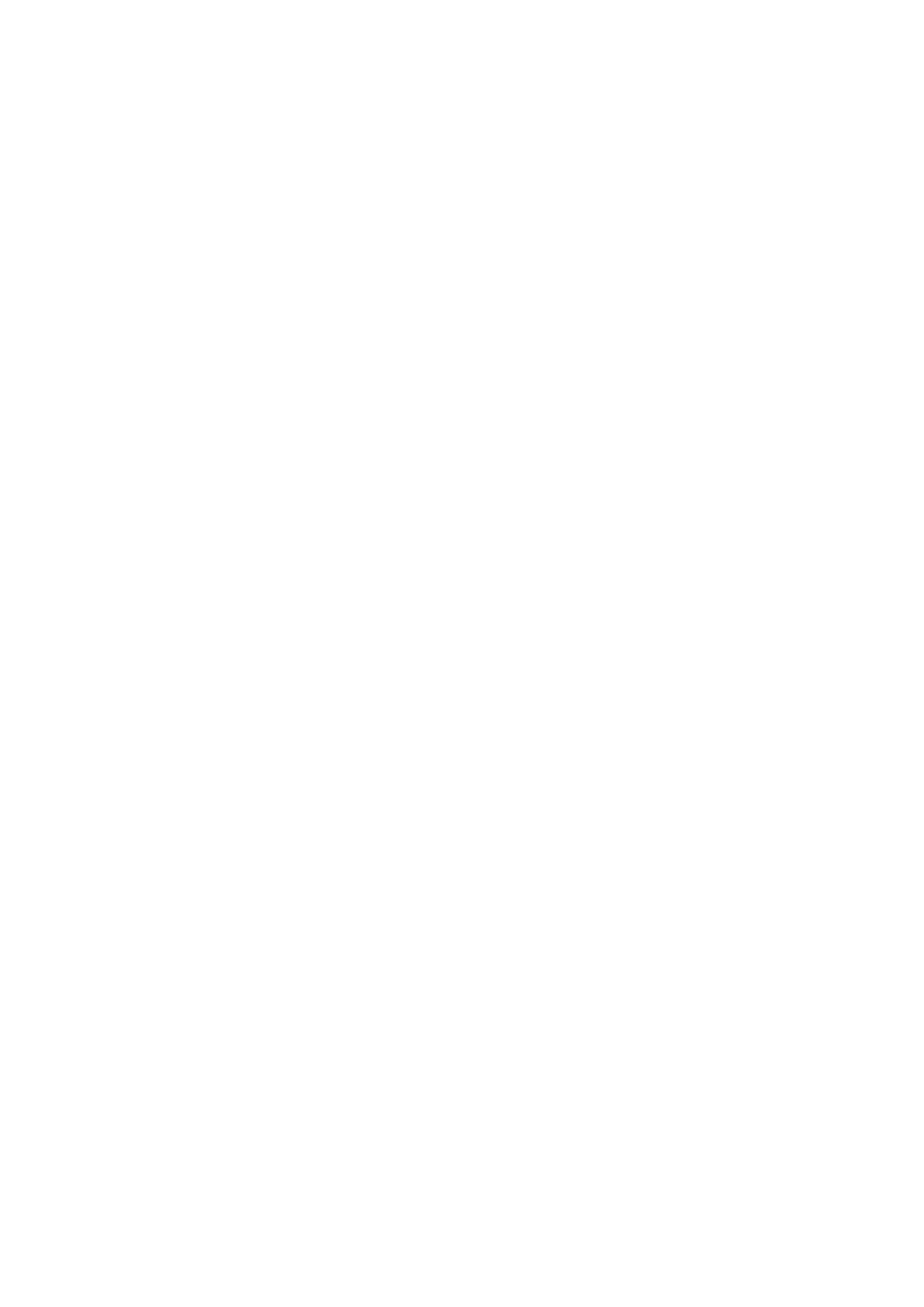

## **1 Welcome**

Chair Northey opened the meeting with a karakia.

## **2 Apologies**

There were no apologies.

Note: A roll call was conducted by Chair Richard Northey that ascertained the following members were in attendance at the commencement of the meeting:

| <b>Member</b>                  | <b>Attendance</b> |
|--------------------------------|-------------------|
| <b>Chair Richard Northey</b>   | √                 |
| Deputy Chair Alex Bonham       |                   |
| Member Glenda Fryer            |                   |
| Member Graeme Gunthorp         |                   |
| Member Kerrin Leoni            |                   |
| <b>Member Julie Sandilands</b> |                   |

## **3 Declaration of Interest**

There were no declarations of interest.

# **4 Confirmation of Minutes**

Resolution number WTM/2022/45

MOVED by Chairperson R Northey, seconded by Member J Sandilands:

## **That the Waitematā Local Board:**

**a) confirm the minutes of its ordinary meeting, held on Tuesday, 15 March 2022, as a true and correct record.**

**CARRIED**

# **5 Leave of Absence**

There were no leaves of absence.

#### **6 Acknowledgements**

There were no acknowledgements.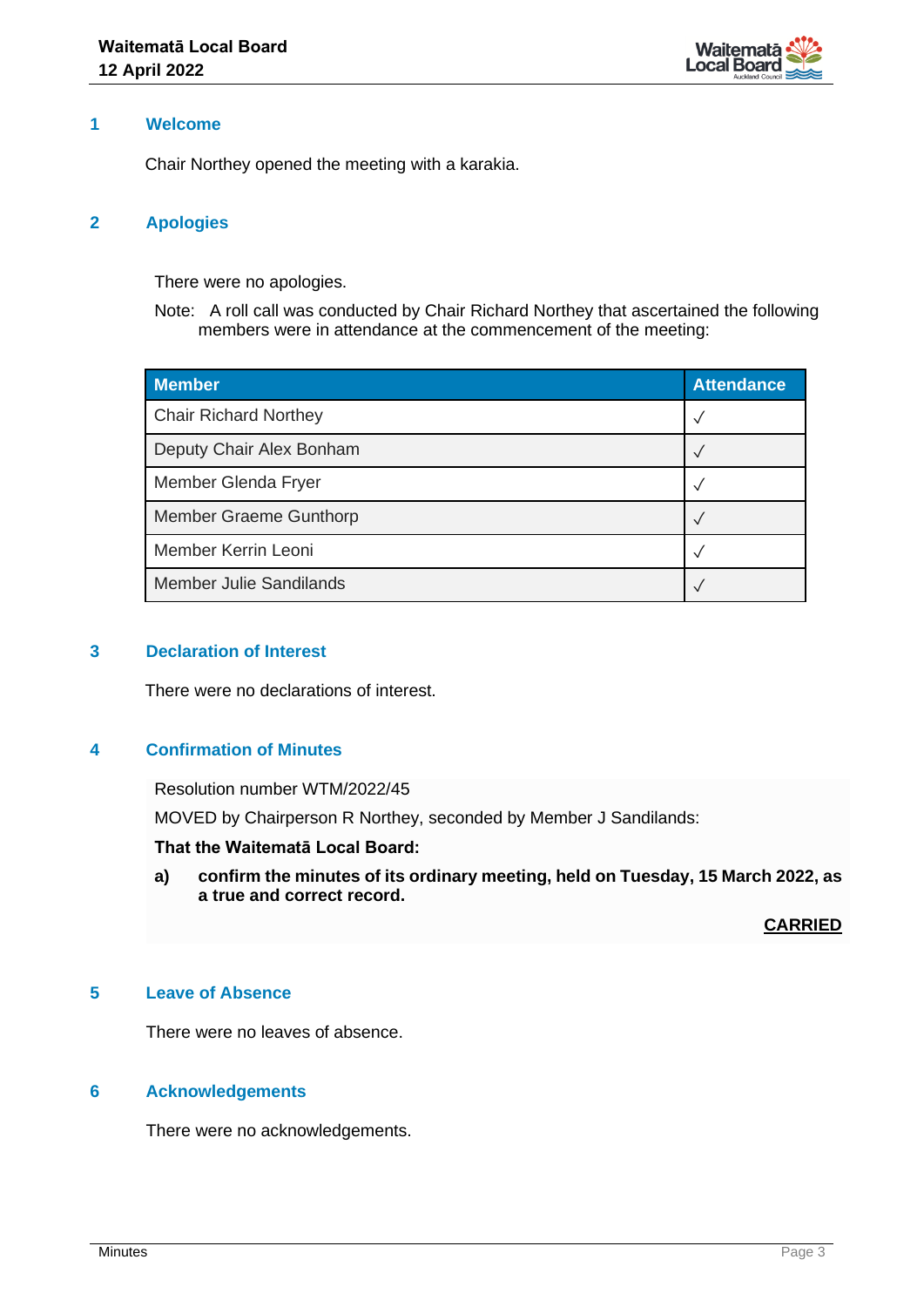

## **7 Petitions**

## **7.1 Petition to extend the Parnell Baths opening season**

In the absence of Max Ryan, Chair Northey presented a petition on behalf of 300 residents calling for an extension to the opening season of Parnell Baths.

#### Petition Prayer:

Petition to extend Parnell Outdoor Pools Swimming Season for 2022.

A copy of the petition text and signatures has been placed in the official minutes and is available on the Auckland Council website as a minutes attachment. Resolution number WTM/2022/46

MOVED by Chairperson R Northey, seconded by Member GF Fryer:

#### **That the Waitematā Local Board:**

a) **receive the petition and thank Max Ryan for the petition.**

## **CARRIED**

#### **Attachments**

A 12 April 2022, Waitematā Local Board, Item 7.1 - Petition to extend the Parnell Baths opening season

#### **8 Deputations**

There were no deputations.

## **9 Public Forum**

## **9.1 Public Forum - Sarah Trotman**

Sarah Trotman was in attendance to speak about the Ombudsman's report on the process followed by the Ministry of Culture and Heritage for the proposed National Erebus Memorial at Dove-Myer Robinson Park.

Resolution number WTM/2022/47

MOVED by Chairperson R Northey, seconded by Member G Gunthorp:

#### **That the Waitematā Local Board:**

**a) thank Sarah Trotman for her presentation and attendance at the meeting.**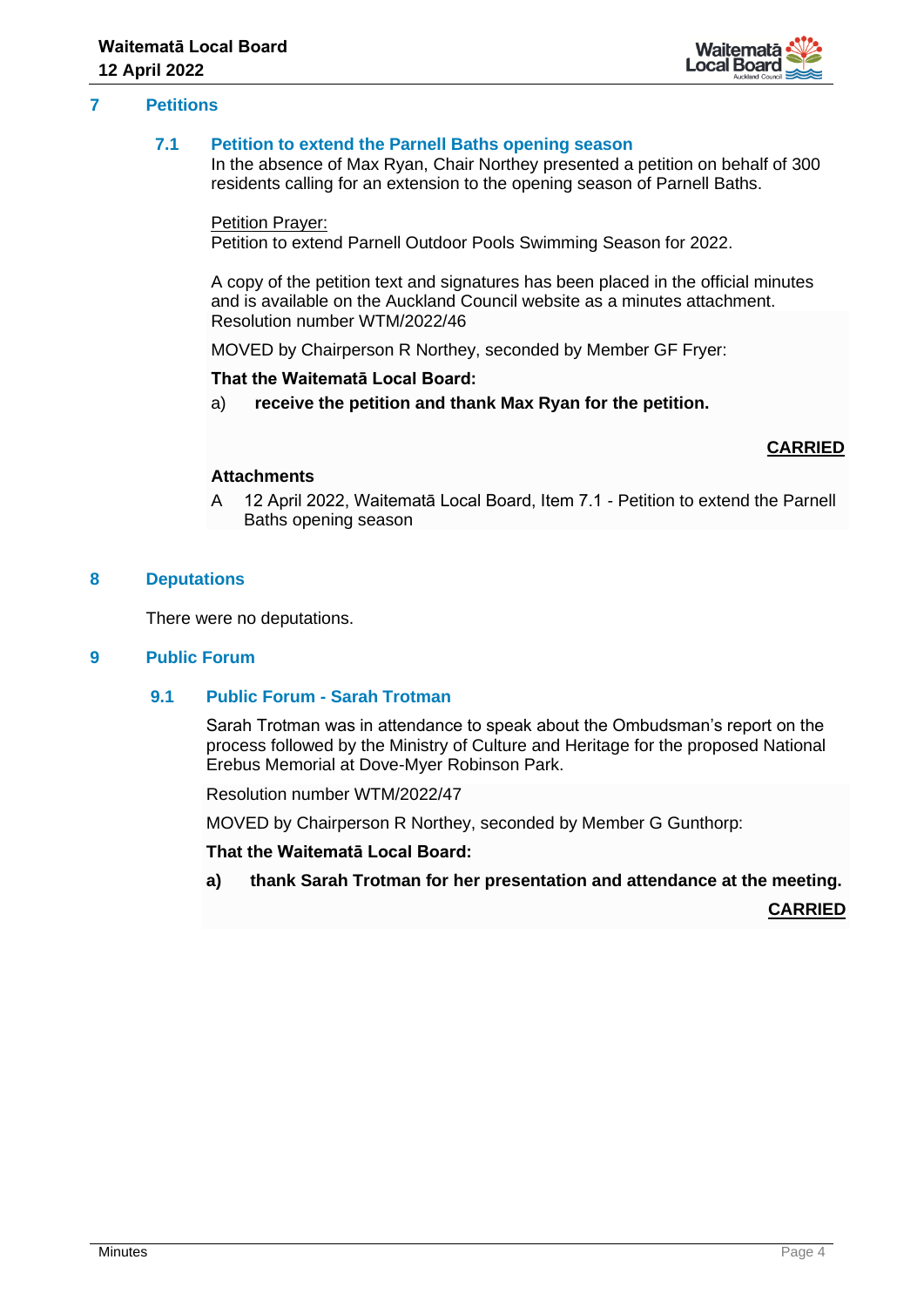

## **9.2 Public Forum - Jo Malcolm**

Jo Malcolm was in attendance to speak about the Ombudsman's findings on the process followed by the Ministry of Culture and Heritage for the proposed National Erebus Memorial at Dove-Myer Robinson Park. The Ombudsman's report tabled at the meeting can be found [at this link.](https://www.ombudsman.parliament.nz/sites/default/files/2022-04/Chief%20Ombudsman%E2%80%99s%20opinion%20under%20the%20Ombudsmen%20Act%20-%20Erebus%20Memorial.docx)

Resolution number WTM/2022/48

MOVED by Chairperson R Northey, seconded by Member GF Fryer:

#### **That the Waitematā Local Board:**

**a) thank Jo Malcolm for her tabled presentation and attendance at the meeting.**

**CARRIED**

## **9.3 Public Forum - Roger Burton**

Roger Burton was in attendance to give an update on Taurarua/Mataharehare, Dove-Myer Robinson Park.

Resolution number WTM/2022/49

MOVED by Chairperson R Northey, seconded by Member J Sandilands:

#### **That the Waitematā Local Board:**

**a) thank Roger Burton for his presentation and attendance at the meeting.**

**CARRIED**

### **9.4 Public Forum - Anne Coney**

#### **This item did not proceed.**

#### **9.5 Public Forum - Gael Baldock**

Gael Baldock was in attendance to speak about consultation and transparency.

Resolution number WTM/2022/50

MOVED by Chairperson R Northey, seconded by Member G Gunthorp:

#### **That the Waitematā Local Board:**

**a) thank Gael Baldock for her tabled presentation and attendance at the meeting.**

#### **CARRIED**

#### **Attachments**

A 12 April 2022, Waitematā Local Board, Item 9.5 - Public Forum - Gael Baldock Presentation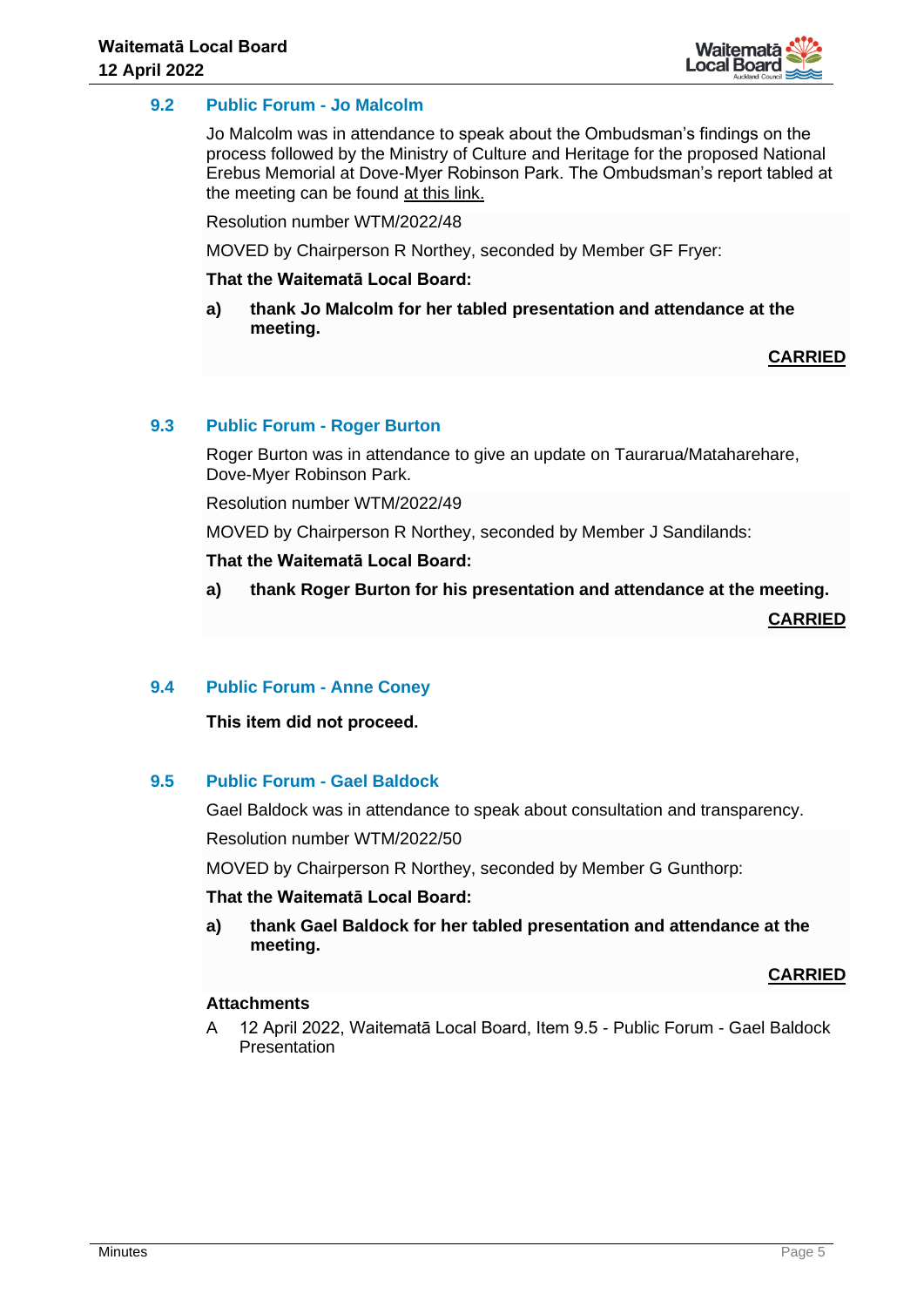

## **9.6 Public Forum - Steve Philips**

Steve Philips was in attendance to speak about a request for pohutukawa planting at Mataharehare,

Resolution number WTM/2022/51

MOVED by Member KL Leoni, seconded by Chairperson R Northey:

#### **That the Waitematā Local Board:**

**a) thank Steve Philips for his presentation and attendance at the meeting.**

**CARRIED**

#### **9.7 Public Forum - Allan Matson**

Allan Matson was in attendance to speak about the Waitematā Local Board member vacancy, the NPS-UD and RMA (Enabling Housing) Act, and the Ley's Institute. Resolution number WTM/2022/52

MOVED by Chairperson R Northey, seconded by Member GF Fryer:

**That the Waitematā Local Board:**

**a) thank Allan Matson for his presentation and attendance at the meeting.**

**CARRIED**

#### **10 Extraordinary Business**

There was no extraordinary business.

#### **11 Notices of Motion**

Under Standing Order 2.5.1 (LBS 3.11.1) a Notice of Motion has been received from Member Leoni for consideration under item 13.

#### **12 Ward Councillor's report**

Resolution number WTM/2022/53

MOVED by Chairperson R Northey, seconded by Member KL Leoni:

## **That the Waitematā Local Board:**

**a) receive the written report update from the Waitematā and Gulf Ward Councillor, Pippa Coom.**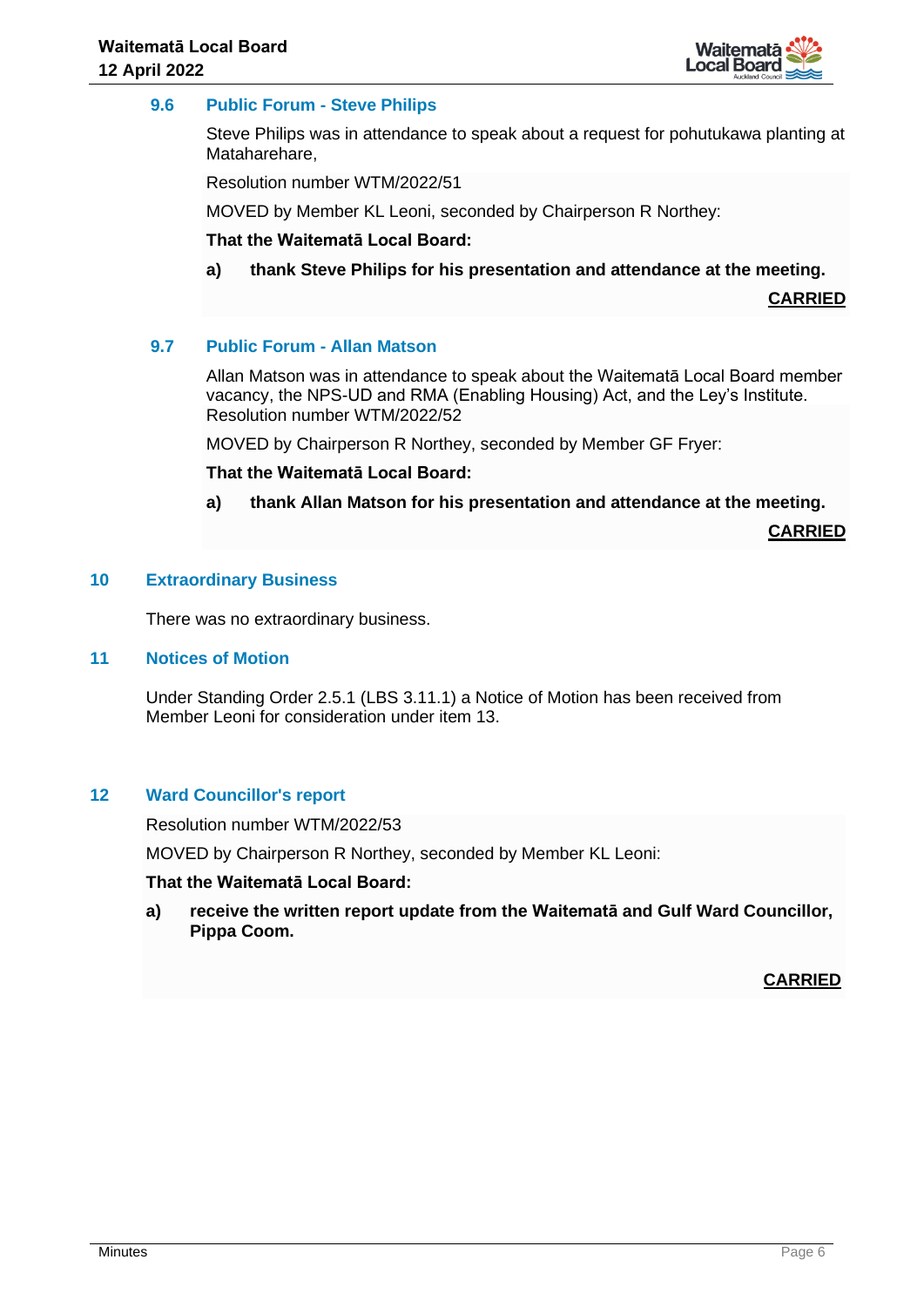

## **13 Notice of Motion - Member Leoni - Waste Minimisation Education in Waitematā**

Resolution number WTM/2022/54

MOVED by Member KL Leoni, seconded by Member GF Fryer:

.**That the Waitematā Local Board:**

- **a) request that staff communicate up-to-date regional messaging on waste reduction and recycling rules to Waitematā residents and businesses via Waitematā Local Board's communication channels; and encourages innovation in extending these channels for this purpose**
- **b) note that, in Ōtara and Manurewa, a scheme is being trialled to promote better understanding of rules relating to what are permitted and prohibited items in recycling and rubbish bins**
- **c) note that the Waitematā Local Board is already supporting a number of waste reduction, reuse, recycling and composting initiatives in the Board area**
- **d) request that staff consider extending the Ōtara/Manurewa trials, and/or adopting any scheme that eventuates from them, in Albert-Eden, Puketāpapa and Waitematā**
- **e) request that staff consider timing the launching of the trial or scheme in Albert-Eden, Puketāpapa and Waitematā in conjunction with the opening of Waiōrea, the new Community Education and Recycling Centre at Western Springs Garden**
- **f) request that staff use Waitematā Local Board's communication channels to encourage Waitemata-based applications to the Auckland Council Waste Minimisation and Innovation Fund to promote or achieve waste minimisation and reuse and recycling, particularly for both:**
	- **i) construction waste, given the high rate of construction in our area, and**
	- **ii) the retail and hospitality industries**
- **g) to comprehensively advertise and support any new container return scheme introduced by government.**

#### **CARRIED**

## **14 Waitematā Local Board Member Vacancy**

Trina Thompson, Local Area Manager, was in attendance to speak to this report.

Resolution number WTM/2022/55

MOVED by Member G Gunthorp, seconded by Chairperson R Northey:

- **a) resolve to appoint Genevieve Sage to fill the vacancy until the next triennial election, which takes place on 8 October 2022, pursuant to section 117 (3) of the Local Electoral Act, and that Genevieve Sage be sworn in as a Member at the local board's business meeting on 17 May 2022**
- **b) note that the substantial and complex nature of the work and decisions facing the Board make it desirable to make an appointment**
- **c) note that the board have selected Genevieve Sage because she was the next highest polling unsuccessful candidate at the last election and so has demonstrated democratically derived public support, she has sought to be appointed, and she has knowledge and skills that would be useful for the Board**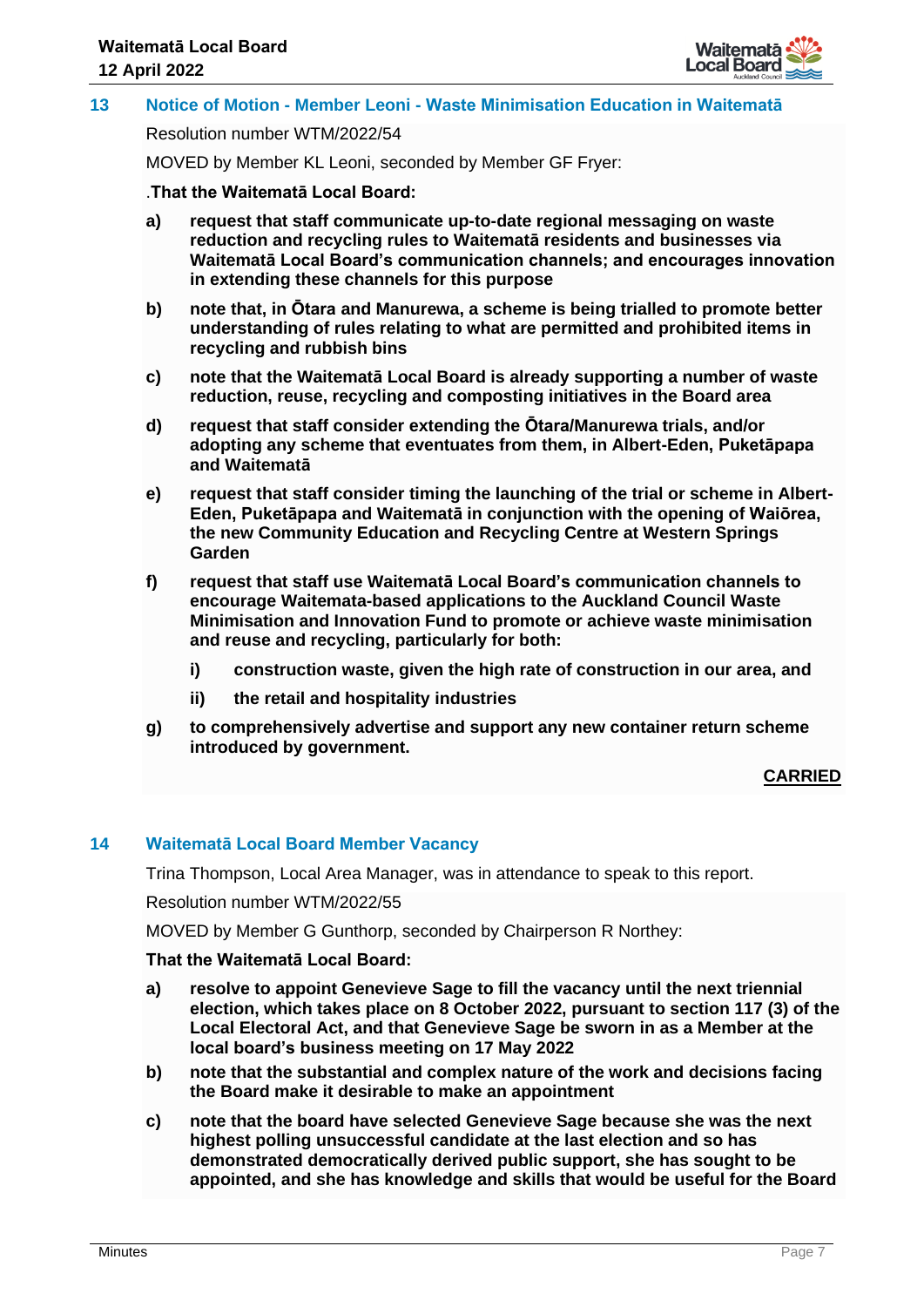

**d) resolve that the outcome of the appointment be publicly advertised after the report and resolutions have been published.**

# **CARRIED**

## **15 Appointment to the vacant local board seat on the Auckland Domain Committee**

Resolution number WTM/2022/56

MOVED by Member GF Fryer, seconded by Member KL Leoni:

#### **That the Waitematā Local Board:**

- **a) appoint Chair Northey to the vacant local board member seat on the Auckland Domain Committee**
- **b) appoint Deputy Chair Bonham as Deputy Chair of the Auckland Domain Committee.**

**CARRIED**

## **16 Changes to local board members appointments and delegations**

#### Resolution number WTM/2022/57

MOVED by Chairperson R Northey, seconded by Member G Gunthorp:

- **a) consider and approve new appointments for board members to the portfolio topic areas, external appointments and delegations as below**
- **b) note that these appointments, delegations, and portfolios will be reviewed at the June or July meeting of the board, following and as a result of Genevieve Sage's confirmation next month.**

| <b>Local Board Portfolio</b><br><b>Areas</b>    | <b>Portfolio holder</b> | Co portfolio holder   |
|-------------------------------------------------|-------------------------|-----------------------|
| <b>Arts, Culture and Events</b>                 | Member K Leoni          | Deputy Chair A Bonham |
| Māori outcomes                                  | Member K Leoni          | Chair R Northey       |
| <b>Community</b><br><b>Development</b>          | Chair R Northey         | Member G Fryer        |
| <b>Environment and</b><br><b>Infrastructure</b> | Member J Sandilands     | Deputy Chair A Bonham |
| Parks, Sport and<br><b>Recreation</b>           | Deputy Chair A Bonham   | Chair R Northey       |
| <b>Local Economic</b><br><b>Development</b>     | Member G Fryer          | Member K Leoni        |
| <b>Transport</b>                                | Member G Gunthorp       | Member J Sandilands   |
| <b>Planning and Heritage</b>                    | Deputy Chair A Bonham   | Member G Gunthorp     |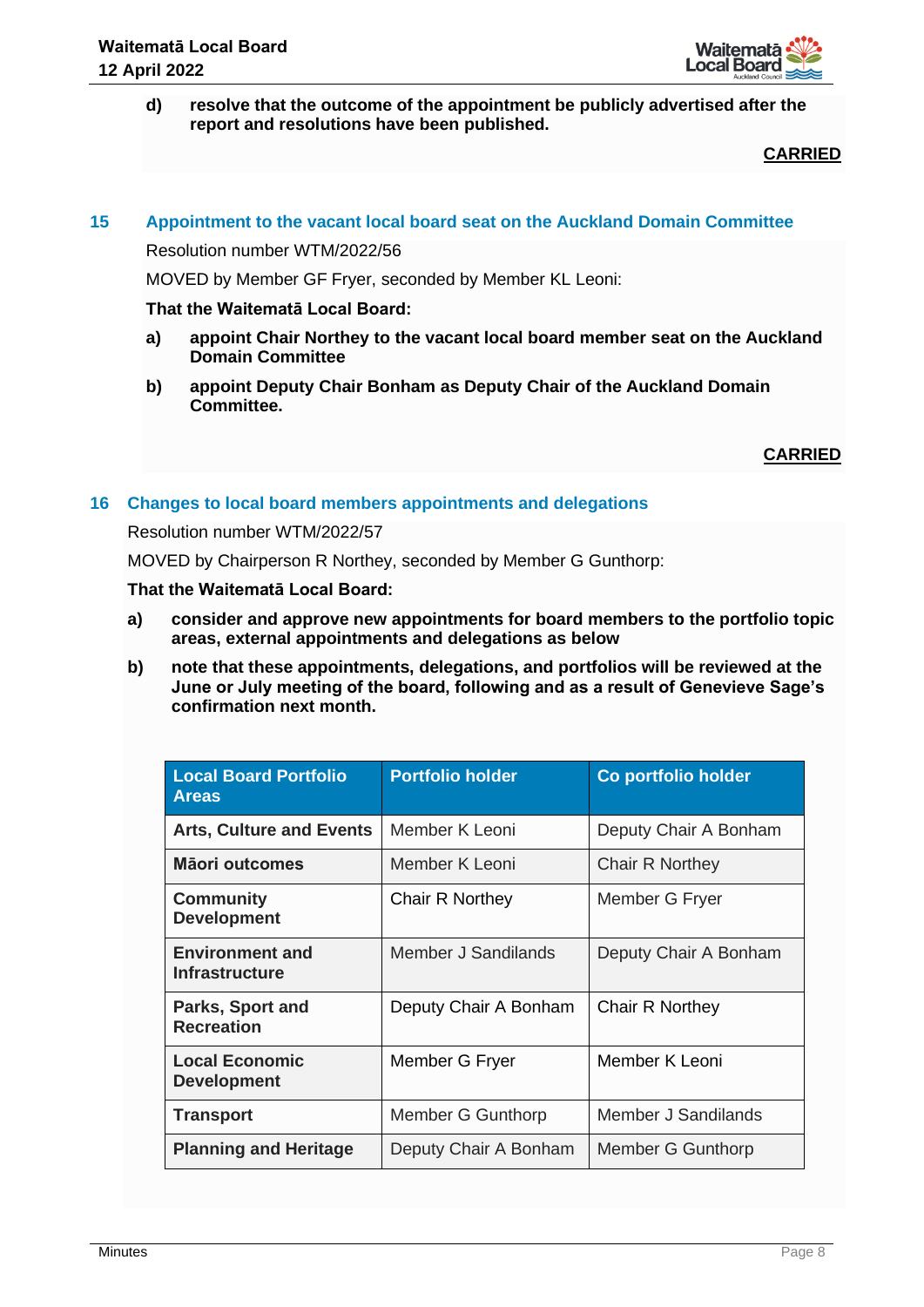

| <b>Business Associations</b>                    |                       |                                 |
|-------------------------------------------------|-----------------------|---------------------------------|
| <b>Heart of the City</b>                        | Chair R Northey       | Member G Gunthorp               |
| <b>Newmarket Business</b><br><b>Association</b> | Member G Gunthorp     | Member G Fryer                  |
| <b>Parnell Business</b><br><b>Association</b>   | Member G Gunthorp     | Member G Fryer                  |
| <b>Ponsonby Business</b><br><b>Association</b>  | Member G Fryer        | Deputy Chair A<br><b>Bonham</b> |
| <b>K Road Business</b><br><b>Association</b>    | Deputy Chair A Bonham | <b>Chair R Northey</b>          |
| <b>Uptown Business</b><br><b>Association</b>    | Member K Leoni        | Member J Sandilands             |
| <b>Grey Lynn Business</b><br><b>Association</b> | Member J Sandilands   | Member K Leoni                  |

| <b>Other</b>                                                     |                                 |                                 |
|------------------------------------------------------------------|---------------------------------|---------------------------------|
| <b>Ponsonby Community Centre</b><br><b>Board</b>                 | <b>Chair R Northey</b>          | Deputy Chair A<br><b>Bonham</b> |
| <b>Grey Lynn Community Centre</b><br><b>Committee</b>            | Deputy Chair A<br><b>Bonham</b> | Member J Sandilands             |
| <b>Auckland Central CAB and</b><br><b>Ponsonby/Grey Lynn CAB</b> | Chair R Northey                 | Member G Fryer                  |
| <b>CRL Aotea Community Liaison</b><br>Group                      | Member G Gunthorp               | <b>Chair R Northey</b>          |
| <b>CRL Karangahape Road Liaison</b><br>Group                     | Chair R Northey                 | Deputy Chair A<br><b>Bonham</b> |
| <b>CRL Mt Eden Community</b><br><b>Liaison Group</b>             | Member K Leoni                  | Member G Fryer                  |
| <b>CRL Albert Street Business</b><br><b>Forum</b>                | Member G Gunthorp               | Member G Fryer                  |
| <b>CRL C1 and C2 Community</b><br><b>Liaison Group</b>           | Member G Gunthorp               | Member J Sandilands             |

| <b>Internal organisation</b>                                            | Lead              | <b>Alternate</b> |
|-------------------------------------------------------------------------|-------------------|------------------|
| <b>Auckland City</b><br><b>Centre Advisory</b><br><b>Board</b>          | Chair R Northey   | Member K Leoni   |
| <b>Ponsonby Park</b><br><b>Project Control</b><br><b>Steering Group</b> | Member G Gunthorp | Member G Fryer   |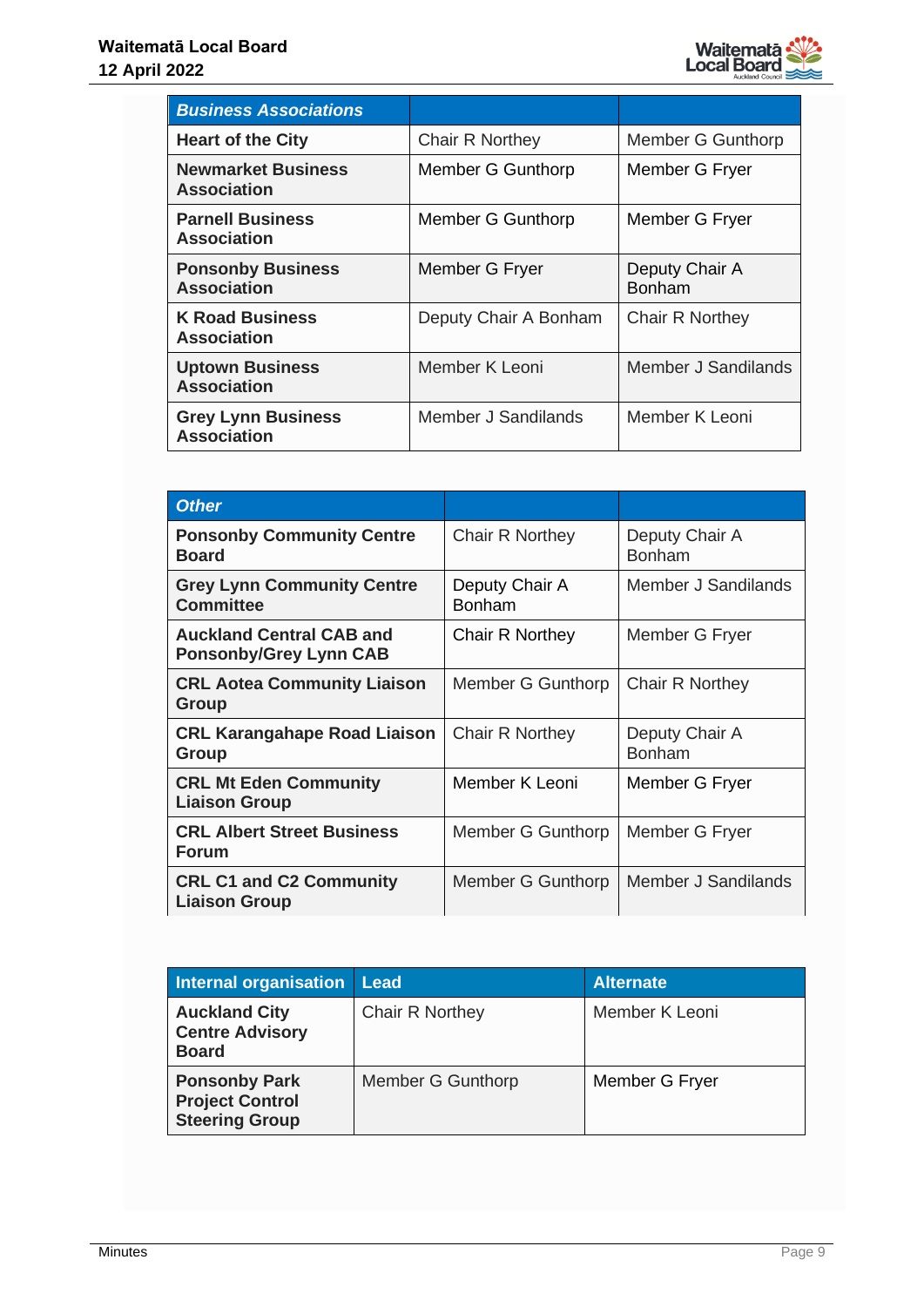

| <b>Residents Associations</b>               | <b>Lead</b>            |
|---------------------------------------------|------------------------|
| <b>Auckland City Centre Residents Group</b> | <b>Chair R Northey</b> |
| <b>Parnell Community Trust</b>              | Member G Fryer         |
| <b>Parnell Community Committee</b>          | Member G Fryer         |
| <b>St Mary's Bay Residents Association</b>  | Member G Fryer         |
| <b>Grafton Residents Association</b>        | Member K Leoni         |
| <b>Herne Bay Residents Association</b>      | Deputy Chair A Bonham  |
| <b>Freemans Bay Residents Association</b>   | Member G Gunthorp      |
| <b>Grey Lynn Residents Association</b>      | Member J Sandilands    |
| <b>Western Bays Residents Association</b>   | Member G Fryer         |

| <b>Other</b>                                                              |                                       |                          |
|---------------------------------------------------------------------------|---------------------------------------|--------------------------|
| <b>Ports of Auckland Community</b><br><b>Reference Group</b>              | Deputy Chair A<br><b>Bonham</b>       | <b>Chair R Northey</b>   |
| <b>Meola Stream Community Liaison</b><br><b>Group</b>                     | Member J<br>Sandilands                | Deputy Chair A<br>Bonham |
| <b>Taskforce on Alcohol and</b><br><b>Community Safety in the Central</b> | Joint lead – Chair R<br>Northey       |                          |
| <b>City</b>                                                               | Joint lead - Deputy<br>Chair A Bonham |                          |

| <b>Delegation</b>                                                          | <b>Lead</b>            | <b>Alternate</b>      |
|----------------------------------------------------------------------------|------------------------|-----------------------|
| <b>General landowner</b><br>consents (excluding for<br>filming and events) | <b>Chair R Northey</b> | Deputy Chair A Bonham |
| Landowner consents<br>for filming                                          | Member K Leoni         | Chair R Northey       |
| <b>Events landowner</b><br>consents                                        | Member K Leoni         | Member A Bonham       |
| <b>Liquor licences</b>                                                     | <b>Chair R Northey</b> | Member A Bonham       |
| <b>Resource consent</b><br>feedback                                        | Member A Bonham        | Member G Gunthorp     |
| <b>Notified resource</b><br>consents                                       | Member A Bonham        | Member G Gunthorp     |

Note: Item 18 – Asset recycling disposal recommendations - 21 Newton Road, Newton and part of Nuffield Lane, Newmarket (Allot 31 Sec 11 and Lots 36 & 37 DP 22483) was considered prior to item 17 – Transport Emissions Reduction Plan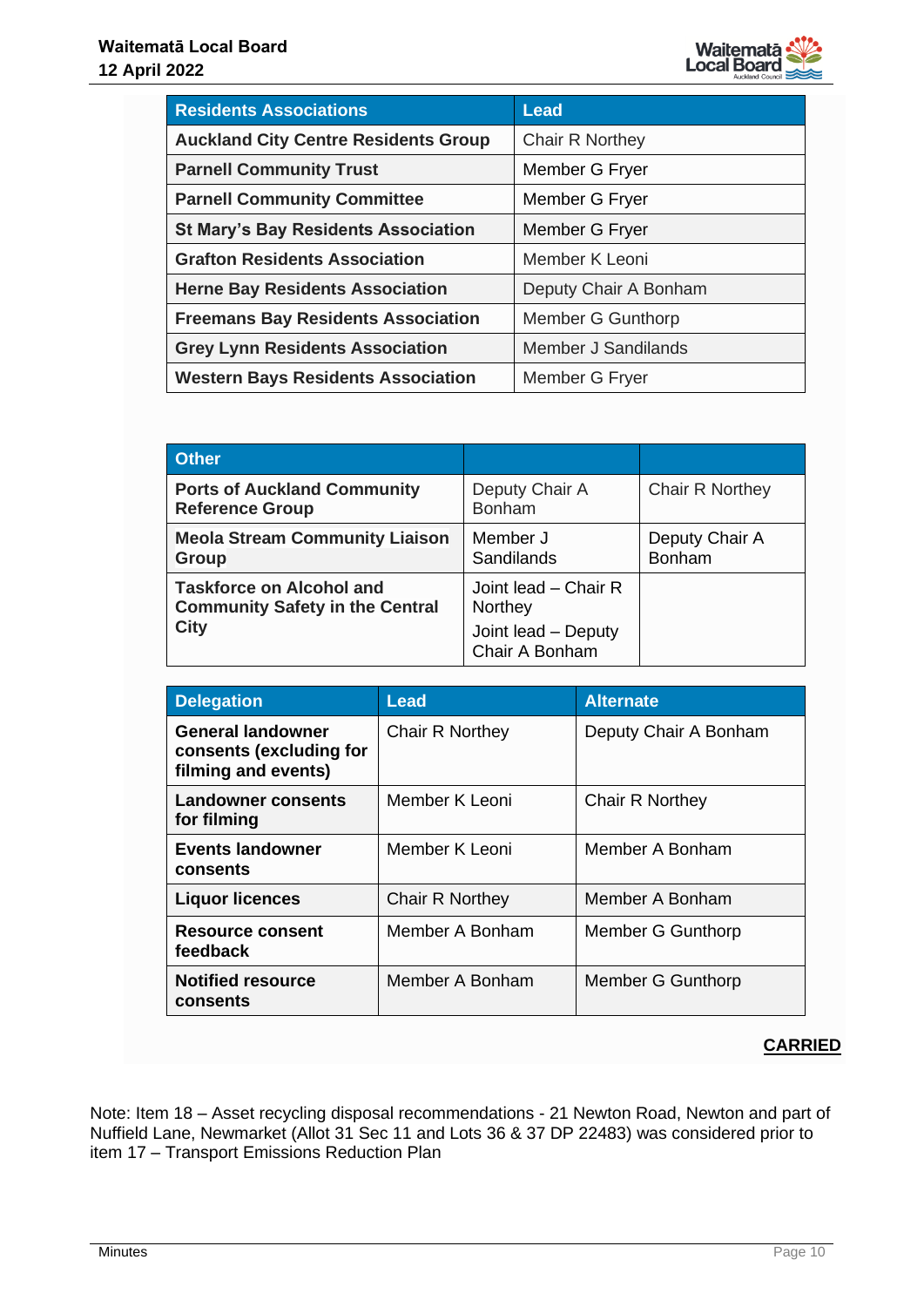

### **18 Asset recycling disposal recommendations - 21 Newton Road, Newton and part of Nuffield Lane, Newmarket (Allot 31 Sec 11 and Lots 36 & 37 DP 22483)**

## Resolution number WTM/2022/58

MOVED by Chairperson R Northey, seconded by Deputy Chairperson A Bonham:

## **That the Waitematā Local Board:**

- **a) note that 21 Newton Road and part of Nuffield Lane, Newmarket (allot 31 Sec 11 and Lots 36 and 37 DP 22483) are not required for strategic purposes or future funded public works**
- **b) endorse the proposed disposal of 21 Newton Road, Newton**
- **c) request that Eke Panuku and Council staff provide advice and work with the tenants of 21 Newton Road, particularly the Tool Library and Hackland, to help them find an alternative location**
- **d) endorse the proposed disposal of approximately 155m<sup>2</sup> (subject to survey) of Nuffield Lane, Newmarket (Allot 31 Sec 11 and Lots 36 & 37 DP 22483).**

**CARRIED**

# **17 Transport Emissions Reduction Plan**

Robert Simpson, Transport Strategy Manager, was in attendance to speak to this report.

Resolution number WTM/2022/59

MOVED by Member J Sandilands, seconded by Deputy Chairperson A Bonham:

- **a) receive the progress update provided on the Transport Emissions Reduction Plan**
- **b) note the scale of the challenge to meet Auckland's transport emissions reduction target as set out in Te Tāruke-ā-Tāwhiri: Auckland's Climate Plan and that shifting transportation methods is the most effective lever for reducing transport emissions**
- **c) strongly support of the direction of the Transport Emissions Reduction Plan. Most notably:**
	- **i. The focus on mode-shift as an emissions reduction strategy**
	- **ii. The acknowledgement of the importance of urban form in transport emissions reduction**
	- **iii. The link between emissions reduction and wellbeing outcomes (through better urban form, fewer road deaths, increased walking and cycling…)**
- **e) commend the intention to investigate the barriers to more rapid change, and the intention to use behavioural science techniques and campaigns to encourage public buy-in to the plan and to individual lifestyle changes**
- **f) strongly urge Auckland Transport and Auckland Council adequately to complete and rapidly fund the actions identified in the plan, in order to hit the emissions reductions targets identified in the plan, as well as other targets, such as vision zero. This includes funding for projects, as well as adequately supporting staff to deliver on these outcomes. To be successful, this plan is time-critical**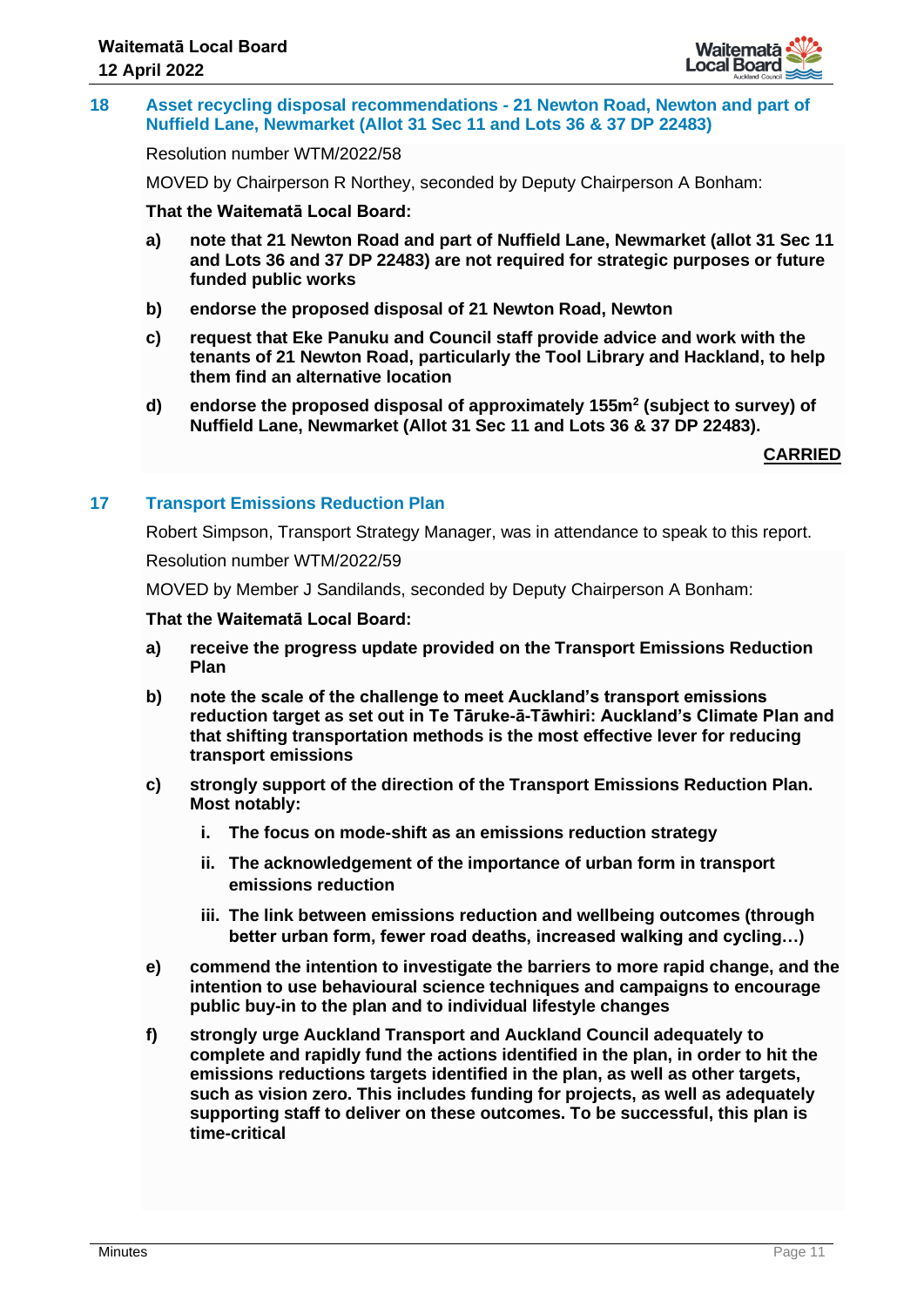

- **g) emphasise the importance of public awareness and buy-in as crucial. Active modes need to be promoted as sexy, exciting, healthy, and virile. The downsides to the environment and to mental- and physical- health of car use need to be highlighted, perhaps drawing on learnings from early smoke-free campaigns**
- **h) emphasise the importance of early replacement of diesel and other high carbon emitting buses. Post-COVID, there clearly remain psychological barriers to public transport utilisation. People need to feel comfortable and safe while using public transport. This includes encouraging and enforcing measures to reduce the transmission of disease and also to reduce and prevent passenger behaviour which others find threatening or abusive. Opening windows or improved ventilation systems may be part of that solution**
- **i) encourage the immediate implementation of low-cost, low-barriers-to-change projects, such as low-speed streets, and pedestrian and cycle markings to remind users of the opportunities and rights of active-modes to the use of the public realm, given the time-critical nature of this plan and the subsequent actions arising from it. As a dense urban area, Waitematā is an ideal location for active modes and also for fast, efficient and prioritised public transport. Larger projects can concurrently be started, in order to ensure we hit our emissions reduction targets on time**
- **j) support the maintenance of half-price public transport on a permanent basis**
- **k) support maximum car-parking limits in malls and shopping centres, which encourages people to shop local and reduces transport distances**
- **l) support the increased provision of shared cars to allow people to get rid of/not purchase their own cars, which would encourage the use of public transport/active modes on shorter trips, as well as reduce the need for private parking in residential areas, making those areas more active mode friendly, and resulting in a better public realm.**
- **m) strongly urge Auckland Transport to advocate to Waka Kotahi to develop a tradable energy quota scheme in which it could be that all adults are allocated the same amount of fuel. The total amount of fuel allocated would reduce each year. Fuel may be sold to others to incentivise and reward reducing emissions and to encourage the innovation of low carbon strategies. This rationing should apply to all transport modes: boat, aviation and on-road (or off-road) vehicles**
- **n) note that the most recent IPCC report says that greenhouse emissions must peak in 2025, as "A key message from recent Special Reports is the urgency to mitigate GHG emissions in order to avoid rapid and potentially irreversible changes in natural and human systems" (IPCC 2019b, 2018b, 2019a), and that leadership at all levels is necessary to meet these challenges.**

Note: Item 18 – Asset recycling disposal recommendations - 21 Newton Road, Newton and part of Nuffield Lane, Newmarket (Allot 31 Sec 11 and Lots 36 & 37 DP 22483) was considered prior to item 17 – Transport Emissions Reduction Plan.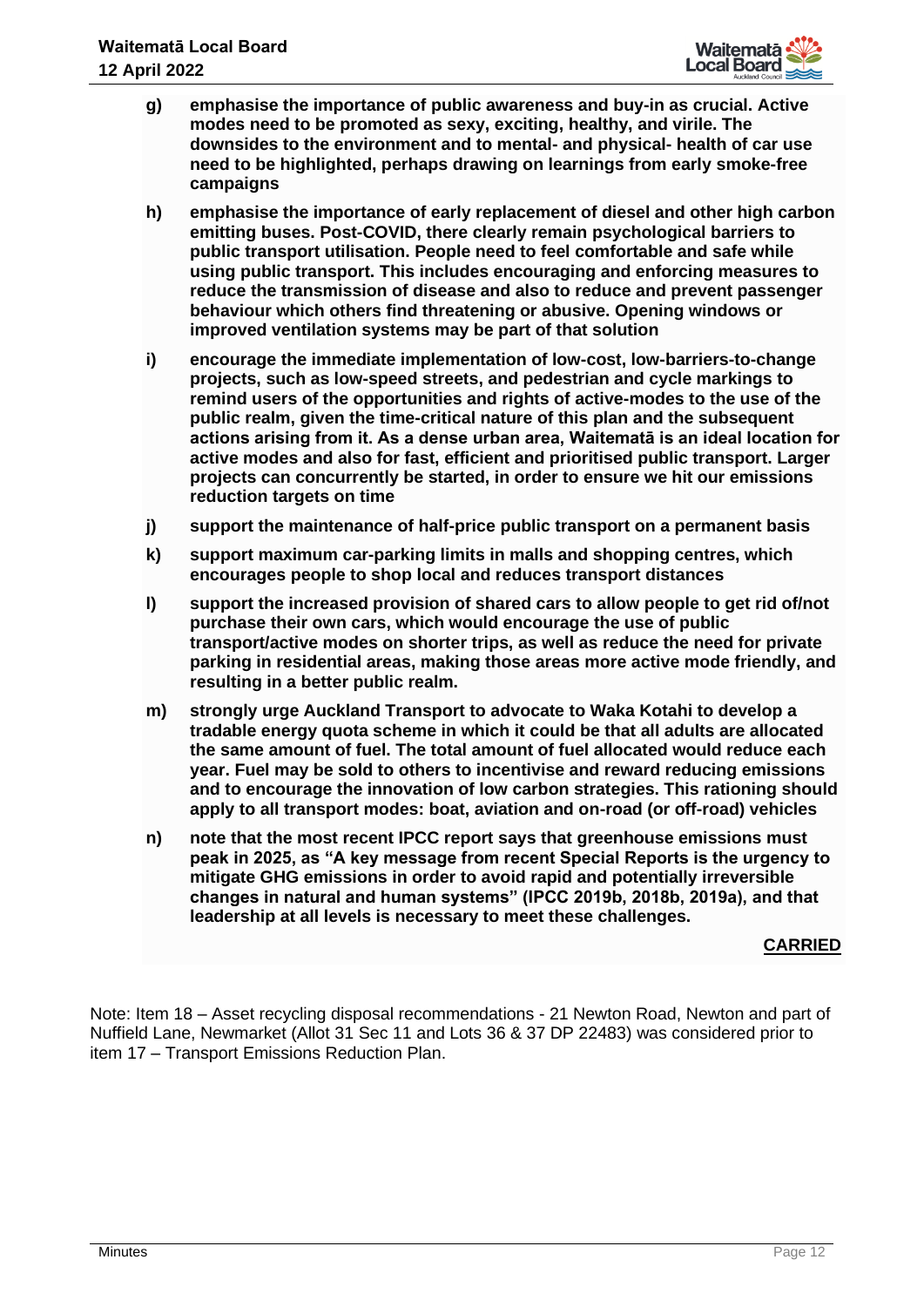

#### **19 Classification of a reserve located at 73, 190 and 200-208 Meola Road, Point Chevalier (MOTAT 2)**

## Resolution number WTM/2022/60

MOVED by Deputy Chairperson A Bonham, seconded by Chairperson R Northey:

## **That the Waitematā Local Board:**

- **a) resolve to classify the following unclassified recreation reserves pursuant to Section 16 of the Reserves Act 1977:**
	- **i) Lot 1 Deposited Plan 206507, containing 11.0054 hectares of land, comprised in Record of Title NA134D/49, as a recreation reserve subject to the Reserves Act 1977**
	- **ii) Lots 1 and 2 Deposited Plan 129813, containing 0.2818 hectares of land, comprised in Record of Title NA76A/636, as a recreation reserve subject to the Reserves Act 1977**
	- **iii) Allotments 51-53 Section 9 Suburbs of Auckland, containing 0.3306 hectares of land, comprised in Record of Title NA24A/1433, as a recreation reserve subject to the Reserves Act 1977**
	- **iv) Allotment 50 Section 9 Suburbs of Auckland, containing 0.0329 hectares of land, comprised in Record of Title NA26B/286 (part only), as a recreation reserve subject to the Reserves Act 1977.**

## **CARRIED**

## **20 Te Hā Noa - Victoria Street linear park project update**

Oliver Smith, Manager Programme Delivery City Centre and Tam White, Senior Advisor City Centre Programmes were in attendance to speak to this report. Resolution number WTM/2022/61

MOVED by Member G Gunthorp, seconded by Member J Sandilands:

- **a) provide final feedback below on the preliminary design for the Te Hā Noa – Victoria Street linear park project following public feedback**
- **b) support this project, as it will improve safety for vulnerable road users (pedestrians, cyclists and micro-mobility users), and increase pedestrian, business and resident amenity**
- **c) provide feedback on the general treatment & design:**
	- **i) acknowledge budget constraints which may lead to reduced levels of finish, however, ask that pedestrian environs are given the highest quality finishes possible**
	- **ii) recommend if feasible, the cycleway should be given different treatment from the road**
- **d) provide feedback on urban ngahere:**
	- **i) recommend that the maximum possible number of trees and vegetation should be added to the project. These must be protected from potential impact incidents (e.g. from vehicles).**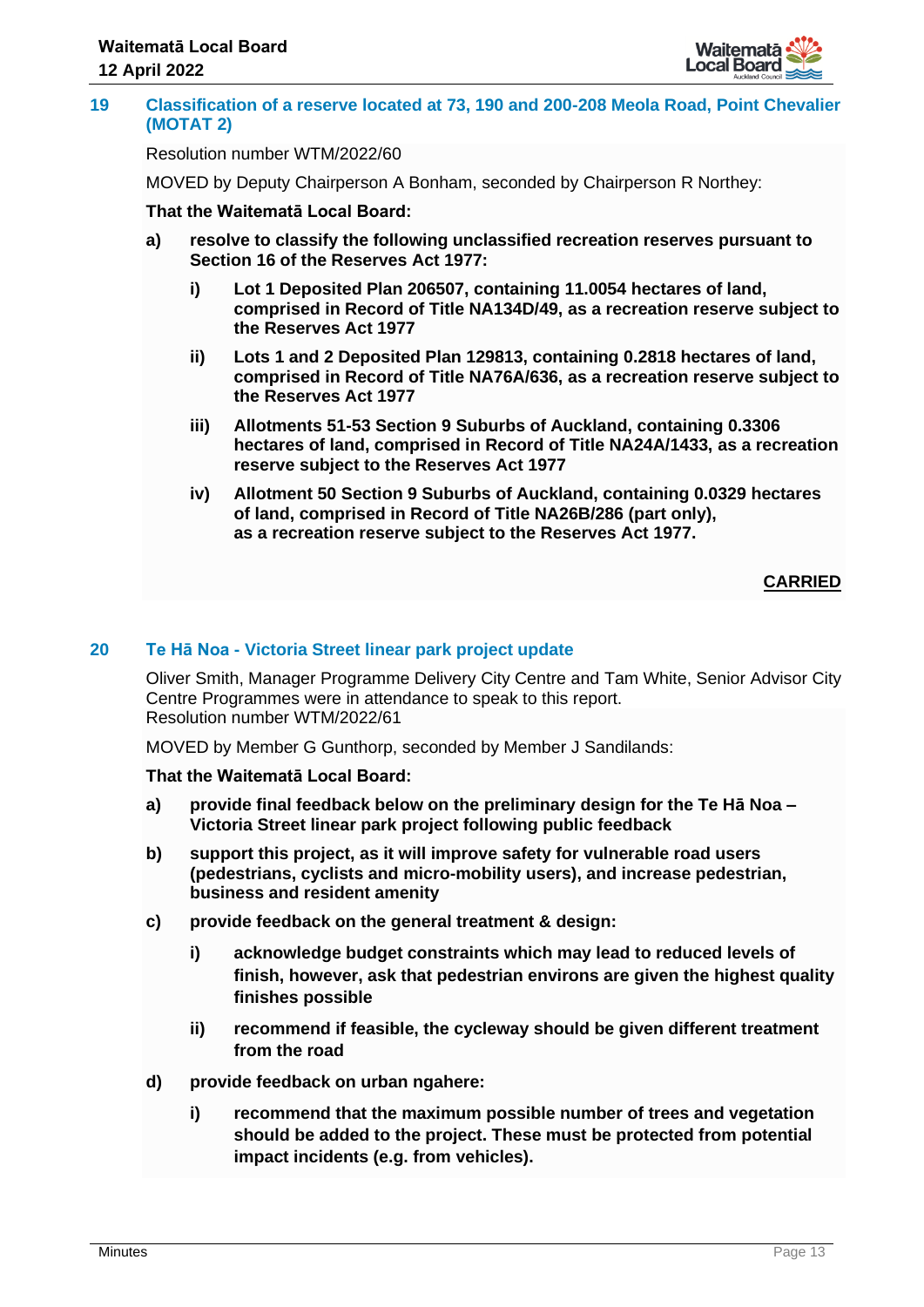

- **ii) suggest that where possible, rain gardens, green walls, lawns and other high-impact, low-maintenance green solutions are utilised to green up the area and generate a calming oasis-like feel**
- **e) provide feedback on the pedestrian environs & amenity:**
	- **i) support the inclusion of a wider footpath on the southern side of Victoria Street.**
	- **ii) note that the pedestrian crossing to the north of Elliot Street suffers from a large number of pedestrian/vehicle conflicts. General traffic numbers on Elliot Street must be greatly reduced in order to decrease these conflicts**
	- **iii) urge that footpath design must consider mobility-impaired users, particularly on steeper sections of Victoria Street**
- **f) provide feedback on micro-mobility:**
	- **i) support the inclusion of a two-way cycleway on the southern side of Victoria Street**
	- **ii) note that given the eastern end of the project area finishes at Bowen Street, the design must allow for onward connections east (Bowen Street) and south (Kitchener Street)**
	- **iii) support cycle and scooter parking as being required in appropriate locations, including geo-fenced zones for hire bikes and scooters. There may be a demand for safe overnight bike parking within or close to the CRL**
- **g) provide feedback on public transport:**
	- **i) emphasise the importance of pedestrian amenity and priority along High Street and Lorne Street, given the removal of bus routes from Victoria Street means there will likely be higher pedestrian counts to/from Queen Street, Customs Street and Britomart**
	- **ii) recommend enabling people to cross the road as soon as they exit the CRL station without diversion, as planning for this will reduce risk when people do this anyway. The proposed wide footpath at the CRL portal appears to be suitable, however it should be expected that on exiting, some pedestrians may look to immediately cross Victoria Street north (i.e. not at the pedestrian crossing). This may put pedestrians in conflict with fast moving cycles and cars. Some road furniture may be required to discourage this behaviour (while not preventing it completely)**
- **h) provide feedback on the general traffic, car parking & loading zones:**
	- **i) support the narrowing of Victoria Street to a single lane in each direction**
	- **ii) support the removal of general parking from Victoria Street**
	- **iii) support the proposed loading zone configuration for 4 vehicles on the northern side of Victoria Street, and requests that additional spaces are considered on other side streets (e.g. Kitchener Street)**
	- **iv) recommend the** *Interim City Loading and Servicing Plan***, the** *Queen Street Loading and Servicing Detailed Plan* **and the** *Midtown Parking, Loading and Servicing Detailed Plan* **should include:**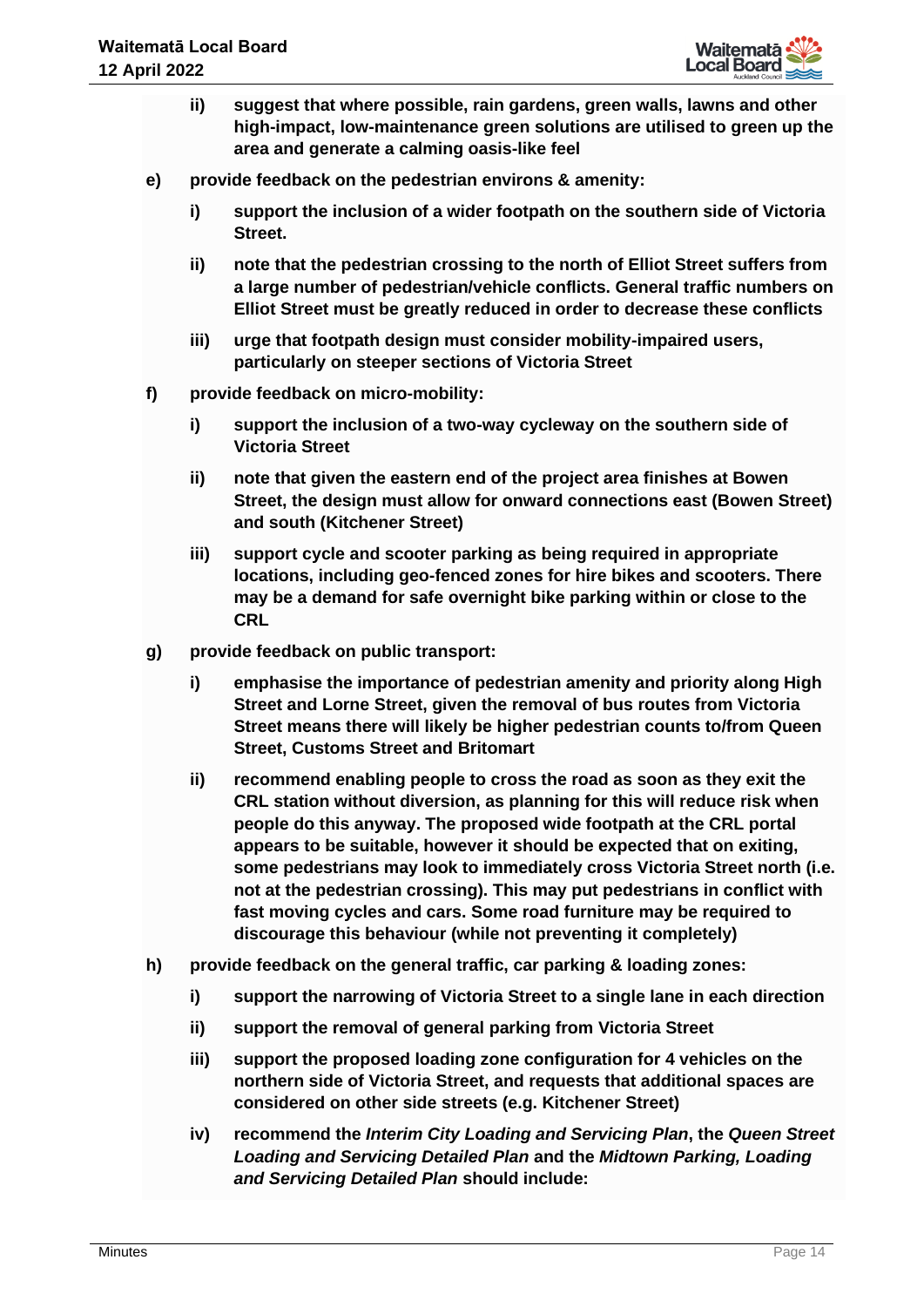

- **A) Loading zones (for service and delivery vehicles only) should be provided on side streets in the area**
- **B) Disabled parking should be provided on side streets**
- **C) WLB discourage coach parking on Victoria Street and instead divert it to Kitchener St or where it currently is on Wellesley St near Albert Park. It is unclear why coaches would have leave to use the linear park when most traffic cannot**
- **D) With the removal of street parking the Victoria Street carpark does need to be retained and some thought might go into using it to optimise outcomes for business, residents and visitors.**

## **21 Wellesley Street Bus Improvements Project - Feedback Report**

Ben Stallworthy, Elected Member Relationship Manager, Auckland Transport, was in attendance to speak to this report.

Resolution number WTM/2022/62

MOVED by Member G Gunthorp, seconded by Member J Sandilands:

- **a) provide final feedback below to Auckland Transport in respect to the preliminary design for Stage One of the Wellesley Street Bus Improvements project**
- **b) support this project, as it will increase bus efficiency**
- **c) provide feedback on the general treatment & design:**
	- **i) note that the proposed treatments appear appropriate to the situation**
- **d) provide feedback on the urban ngahere:**
	- **i) note that no additional trees have been proposed**
	- **ii) request far more shade trees and other vegetation be included in the corridor, especially considering the high level of airborne pollutants from diesel buses**
- **e) provide feedback on the pedestrian environs & amenity:**
	- **i) recommend the mid-block pedestrian crossing should be narrowed from 3 lanes to 2 lanes (or 2.5) to improve pedestrian ease of crossing**
	- **ii) recommend that pedestrian amenity (e.g. drinking fountains) should be included in the plans**
	- **iii) urge that signage must highlight the availability of public bathrooms in the area, including those in Aotea Station (currently planned to be behind the gate line)**
	- **iv) support wayfinding signage to cultural amenities in the area, including the Art Gallery, Town Hall, Aotea Centre, theatres, libraries, universities, and other cultural attractions**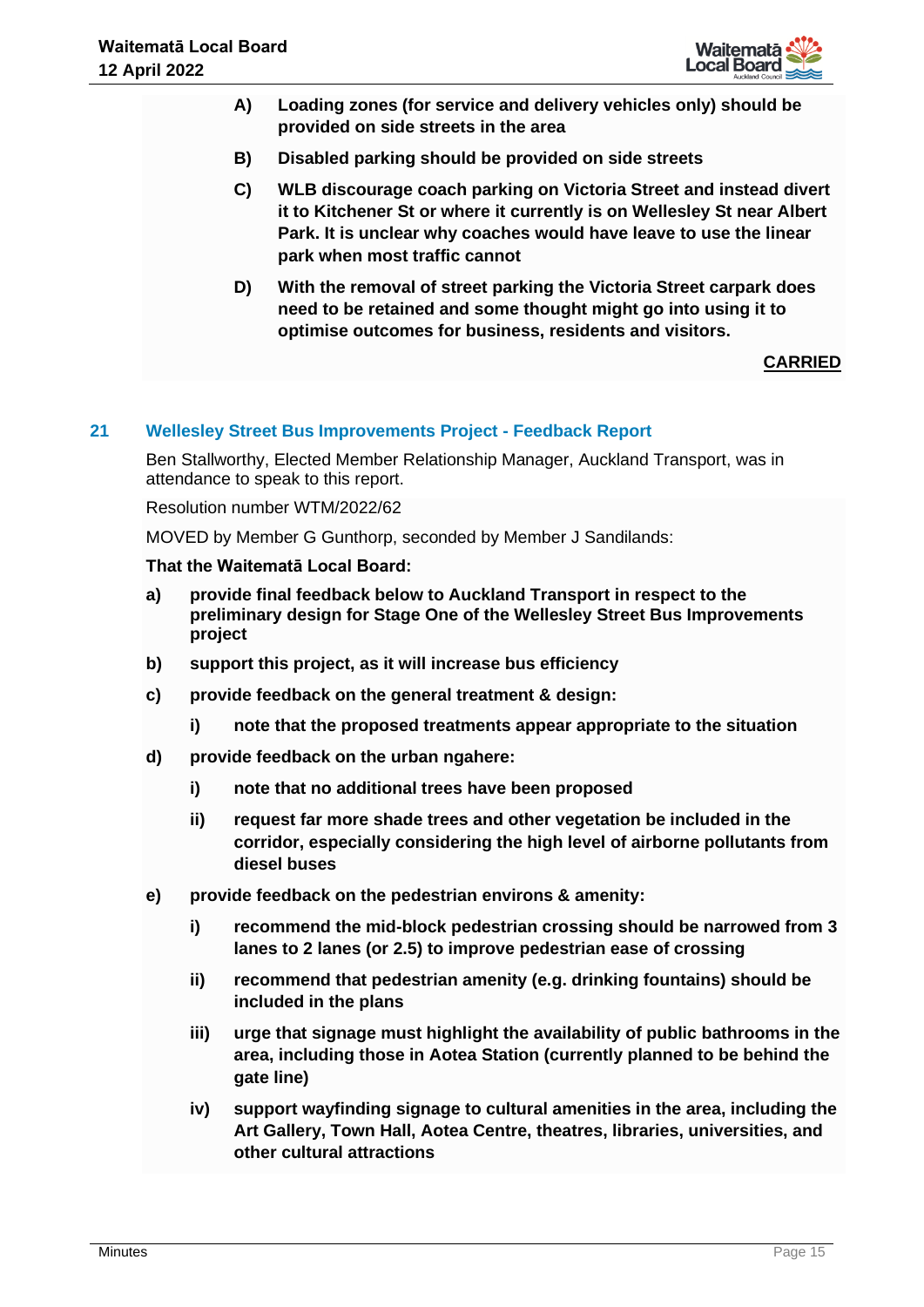- **v) note that as this area suffers from social issues, designs must prioritise safety with good visibility, lighting and CCTV**
- **vi) recommend working closely with the Public Arts team to ensure that we can enhance the urban realm. This is the cultural centre of Waitemata and there are opportunities to connect to the Art Gallery, Central Library, Aotea Centre etc.**
- **vii) note that Beresford Lane will be an essential pathway through and while beyond the scope of this project future work there needs to be based in mind and there should be consultation with the lessee of Beresford Square to ensure the anticipated street movements happen**
- **f) provide feedback on micro-mobility:**
	- **i) note that there are no cycle lanes proposed for Wellesley Street**
	- **ii) request information regarding additional planned east-west midtown cycle connections (e.g. Mayoral Drive)**
- **g) provide feedback on public transport:**
	- **i) support the proposed high-efficiency bus lanes on Wellesley Street. Bus priority is crucial in the city centre to ensure reliability and reduce idling (a major contributor of pollutants)**
	- **ii) note that given the high volume of diesel buses using this corridor, and the hill slope requiring high engine revving, air quality is some of the worst in the city. This should be mitigated through use of electric buses, reduced idling, and inclusion of additional greenery**
	- **iii) note that the proposed wide footpath at the CRL exit (between Bledisloe House and the CRL building) appears to be suitable, however it should be expected that on exiting, some pedestrians may look to immediately cross Wellesley Street north (i.e. not at either pedestrian crossing). This may put pedestrians in conflict with buses. Some road furniture may be required to discourage this behaviour (while not preventing it completely)**
- **h) provide feedback on the general traffic, car parking & loading zones**
	- **i) support the exclusion of general traffic from Wellesley Street between Albert and Queen Streets**
	- **ii) note that Elliot Street is a rat run and suffers from lots of illegal parking. Discouraging vehicles from using Elliot St is very important. Please ensure the "local traffic" restrictions address these issues**
	- **iii) recommend that the** *Interim City Loading and Servicing Plan***, the** *Queen Street Loading and Servicing Detailed Plan* **and the** *Midtown Parking, Loading and Servicing Detailed Plan* **should include:**
		- **A) Loading zones (for service and delivery vehicles only) should be provided on side streets in the area**
		- **B) Disabled parking should be provided on side streets**
- **i) provide feedback on consultation:**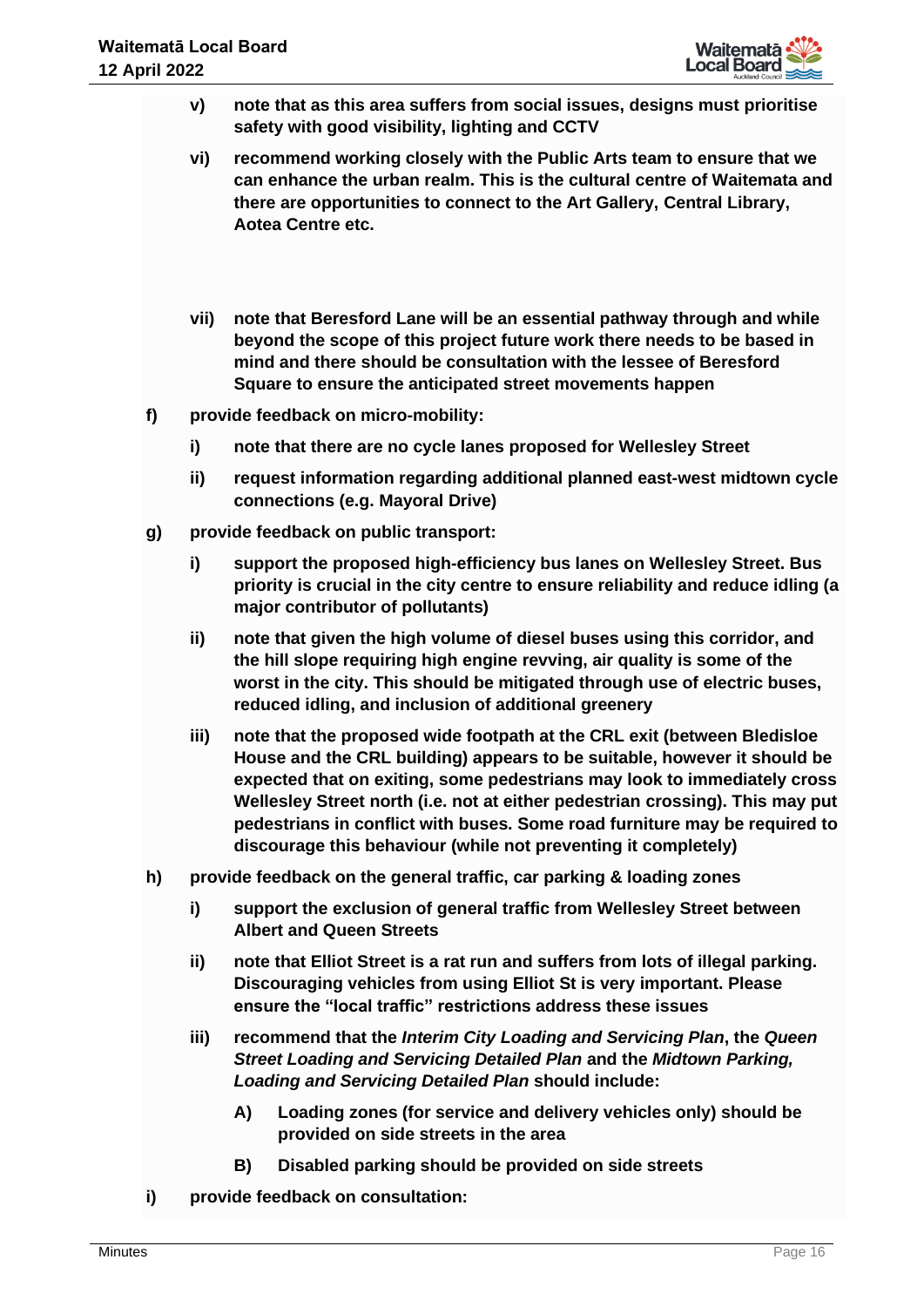

- **i) recommend the consultation should include the simplified bus route map, showing the volume of buses using this corridor, justifying the bus only section**
- **ii) recommend the consultation should also show the general traffic circulation plan, so drivers can understand their options.**

# **22 Reallocation of budget for work programme 2021/2022**

Nick Palmisano, Local Board Advisor, was in attendance to speak to this report.

#### Resolution number WTM/2022/63

MOVED by Chairperson R Northey, seconded by Member GF Fryer:

## **That the Waitematā Local Board:**

- **a) approve the reallocation of \$78,709 from the ID 554 Parnell Festival of Roses and ID552 Event Partnership Fund underspend and the remaining Auckland Council filming revenue towards the following activities:**
	- **i) ID 555: Community Grants Waitematā - \$31,709**
	- **ii) NEW: Bike Hub Queen's Wharf - \$15,000**
	- **iii) ID 540: Placemaking Waitematā, Gardens, Food, & Sustainability - \$10,000**
	- **iv) NEW: Western Springs Association Football Club - \$22,000 with consideration of a grants programme allocation if an application is received**
- **b) request Infrastructure and Environmental Services consider a proposal from For the Love of Bees for an organic farming mentoring programme as part of the Board's 2022 / 2023 Work Programme.**

**CARRIED**

## **23 Local board feedback on the draft 2021 Regional Parks Management Plan**

#### Resolution number WTM/2022/64

MOVED by Chairperson R Northey, seconded by Deputy Chairperson A Bonham:

- **a) receive the public feedback on the draft 2021 Regional Parks Management Plan and acknowledges the time, effort, and wisdom in most of the contributions of those who submitted**
- **b) reiterate the Board's earlier feedback on the Management Plan in resolution number WTM/2021/42 and provide formal feedback on the draft 2021 Regional Park Management Plan to the hearings panel as set out below:**
	- **i) notes and supports that under this Plan the regional parks will remain under Auckland Council control and rejects the misinformation behind, and fear of Māori involvement in, the tenor of many submissions in opposition, over 1300 from out of Auckland, which argue that a relationship with the Hauraki Gulf Forum or with mana whenua would be harmful**
	- **ii) consequently supports the Plan's proposals for involvement by, and partnerships or co-governance with iwi and hapū that have a close connection with and for a particular park, noting that consultation and involvement with both Māori and the general public would continue**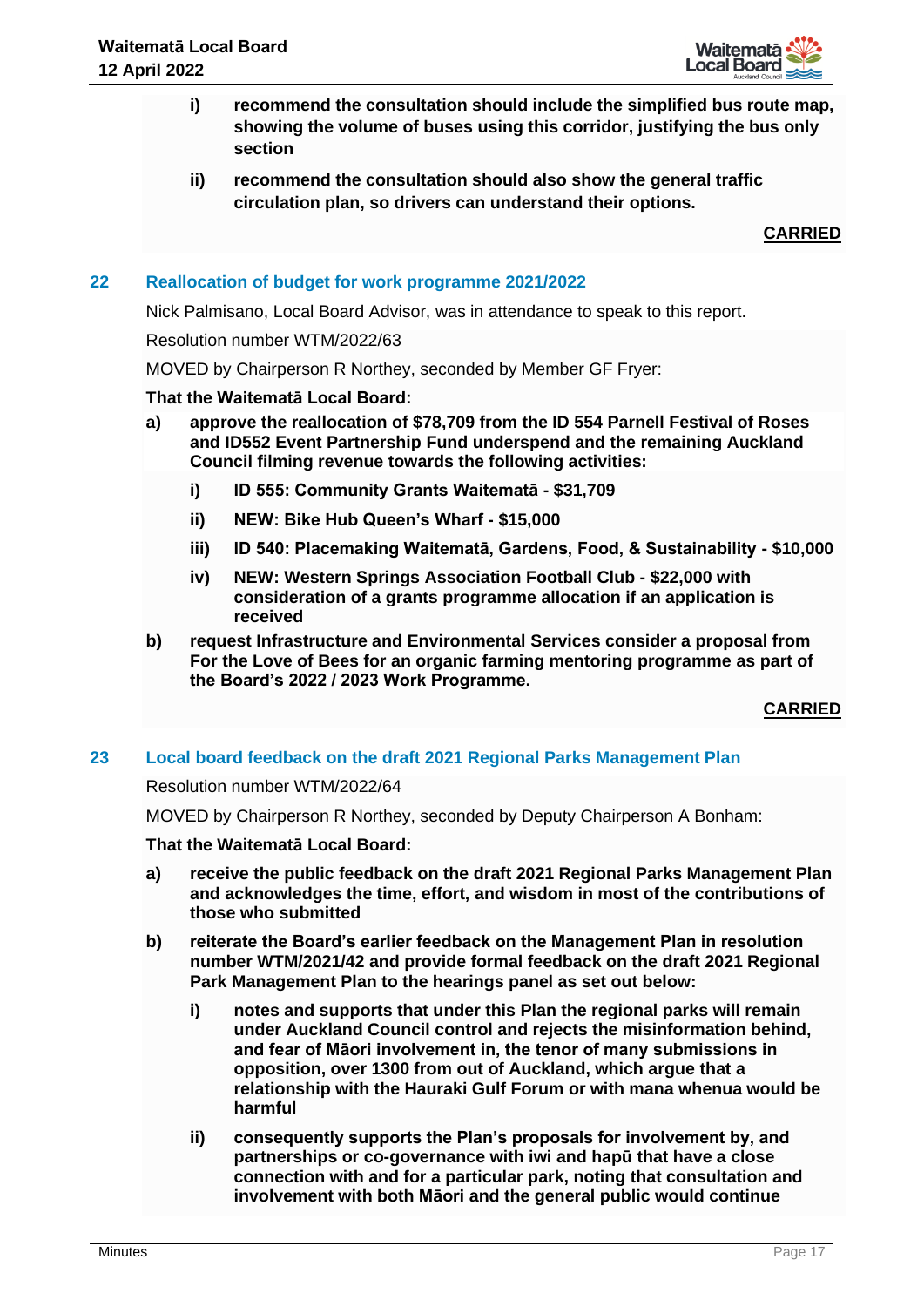

- **iii) supports the parks always being accessible to all and supports better disability access and public transport provision to enhance that accessibility including for Waitemata residents**
- **iv) supports prioritizing protecting and restoring indigenous biodiversity, including educational resources about this**
- **v) supports applying more through pest management in most regional parks**
- **vi) acknowledges and supports the desire that regional parks management plans balance the need to offer recreation and education, while much also being natural wild places**
- **vii) wants central city and inner suburbs residents to have realistic opportunities to go surfing, kayaking, and snorkelling, in our regional parks, and because of public transport realities there will need to be some provision to hire such equipment**
- **viii) supports a tailored approach to different parks**
- **ix) supports enabling some long tramps as well as short strolls**
- **x) supports retaining some farms and adding more horticulture while transitioning farming to a more regenerative and low carbon agricultural and horticultural model**
- **xi) supports where there is livestock on farms priority be given to rare breeds, noting that saving rare breeds is important for food security, with educational signage**
- **xii) urges the addition of "Adapt to climate change" to the reinstatement of the other 19 principles of park management**
- **xiii) urges policies progressively to reduce carbon emissions in and related to regional parks, including from travelling to them**
- **xiv) supports developing best practice plans to protect and restore wetlands**
- **xv) reinforces our strong recommendation to advocate to Auckland Transport for improved public transport in the weekends, particularly from the city centre to the following regional parks:**
	- **A) Tawharanui via Matakana**
	- **B) Piha via Titirangi**
	- **C) Orere Point via the Botanic Gardens and Clevedon**
	- **D) Muriwai Beach and**
	- **E) Wenderholm**
- **xvi) supports ensuring the carless and the less well-off can gain the benefits of regional park visits**
- **xvii) actively seek to develop a regional park on the Auckland Isthmus, and give serious consideration to the proposed Headland Park at Wynyard Point for a regional park**
- **xviii) recommends clearly stated and communicated dog access policy decisions about which parks are suitable for dogs off leash, which only on leash and which ban dogs entirely, dependent on the nature of each park and its wildlife**
- **c) appoint Chair Richard Northey and Deputy Chair Alex Bonham to speak to the hearings panel on the Board's feedback in b) on 9 May 2022.**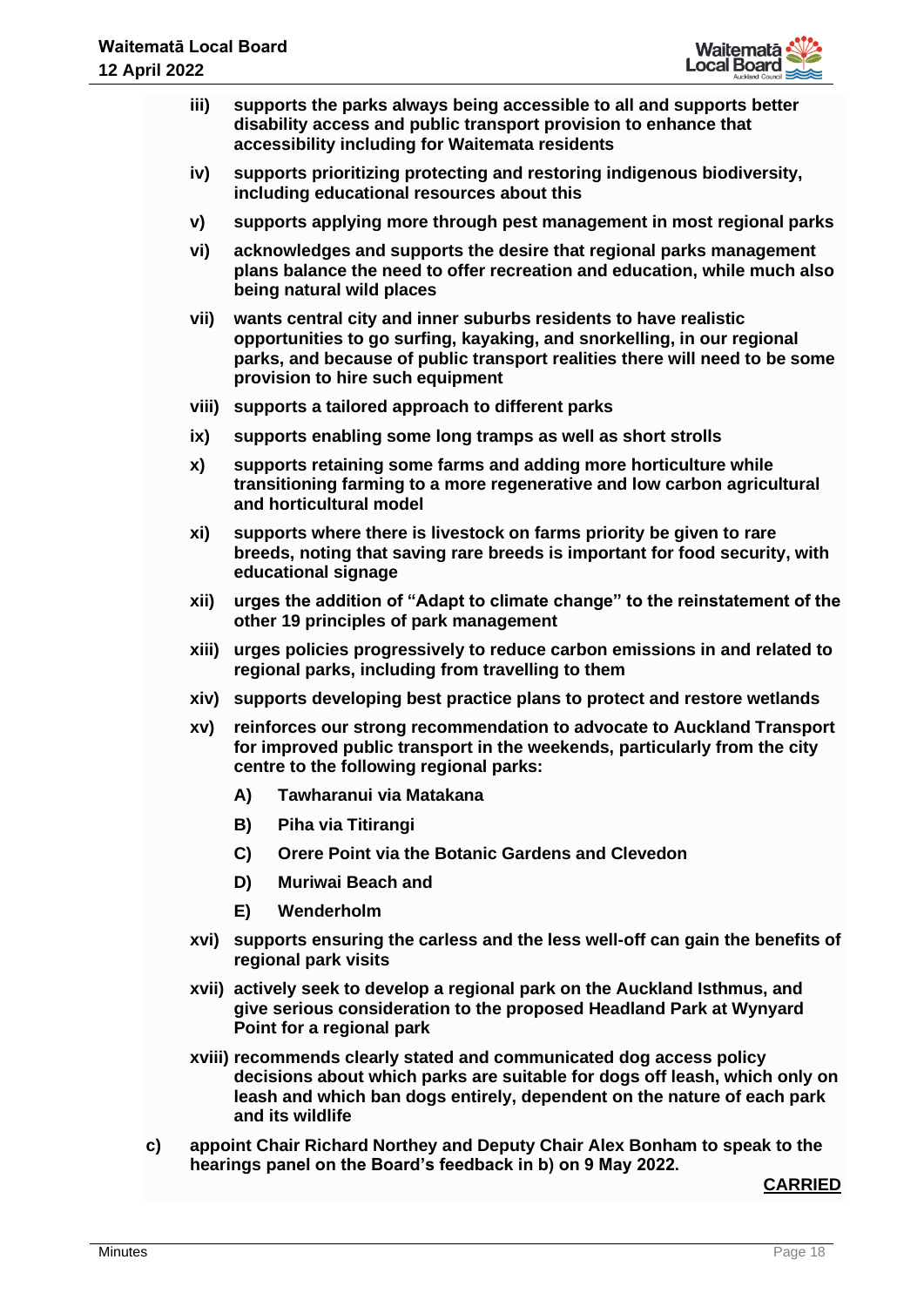

## **24 Auckland Transport - Activities in the Road Corridor Bylaw 2022**

An document summarizing the feedback which will be submitted was tabled, and appears on the Auckland Council website as a minutes attachment. Resolution number WTM/2022/65

MOVED by Member G Gunthorp, seconded by Deputy Chairperson A Bonham:

- **a) provide feedback on the draft Activities in the Road Corridor Bylaw 2022 ahead of it being submitted to the Auckland Transport Board for final approval**
- **b) support proposal 2 on electric vehicle charging**
	- **i) request AT also publish the criteria used to determine whether approval will be granted**
	- **ii) reiterate the Board's view is that there must be no impediment to any footpath or road user**
	- **iii) not support the use of cable covers by applicants as they have the potential to impede footpath users (especially those in wheelchairs and prams), will create clutter and visual pollution, and may be targets for vandalism**
- **c) strongly recommend on proposal 3 that if AT is to use its discretion it must be able to justify the reasoning behind decision-making and be consistent in approach**
- **d) note that while the draft clause on proposal 4 appears suitable, an additional point should be considered for inclusion:**
	- **i) Public display of the approval for road/footpath closure. At present, it is unclear whether the footpath (or road) closures are approved/legal. The contractors should be required to publicly display the Auckland Transport approval on the hoardings / cones.**
- **e) recommend that the changes to this bylaw enable the play street guidelines developed by Jacqueline Collins to be adopted by AT**
- **f) recommend that the bylaw anticipates and accommodates any changes to the Code of Practice for Temporary Traffic Management Plans**
- **g) note that being able to enable play streets and community or local business association-led events like street parties or placemaking at low cost is strongly desired by the board, the community and local business and council staff working with them**
- **h) support the definition of micro-mobility in the proposed bylaw, with the omission of the word "lightweight" to accommodate technological changes and give consideration for bike trailers (carrying people or cargo) to be included in the definition**
- **i) strongly recommend that the bylaw enables berm planting. This would include enabling residents to do lower-level planting as a matter of right, but also, where appropriate, to plant trees that augment the urban ngahere**
- **j) note that council has the mapping tools developed to assist in understanding overlays and locations of utilities, and that it is possible this could be used to support communities to develop planting plans or let individuals know whether they can plant a tree outside their home**
- **k) note that recent changes to planning rules mean it is likely there will be significantly less private space for planting, so meeting the goal of 30% coverage requires optimisation of street space for multiple good outcomes**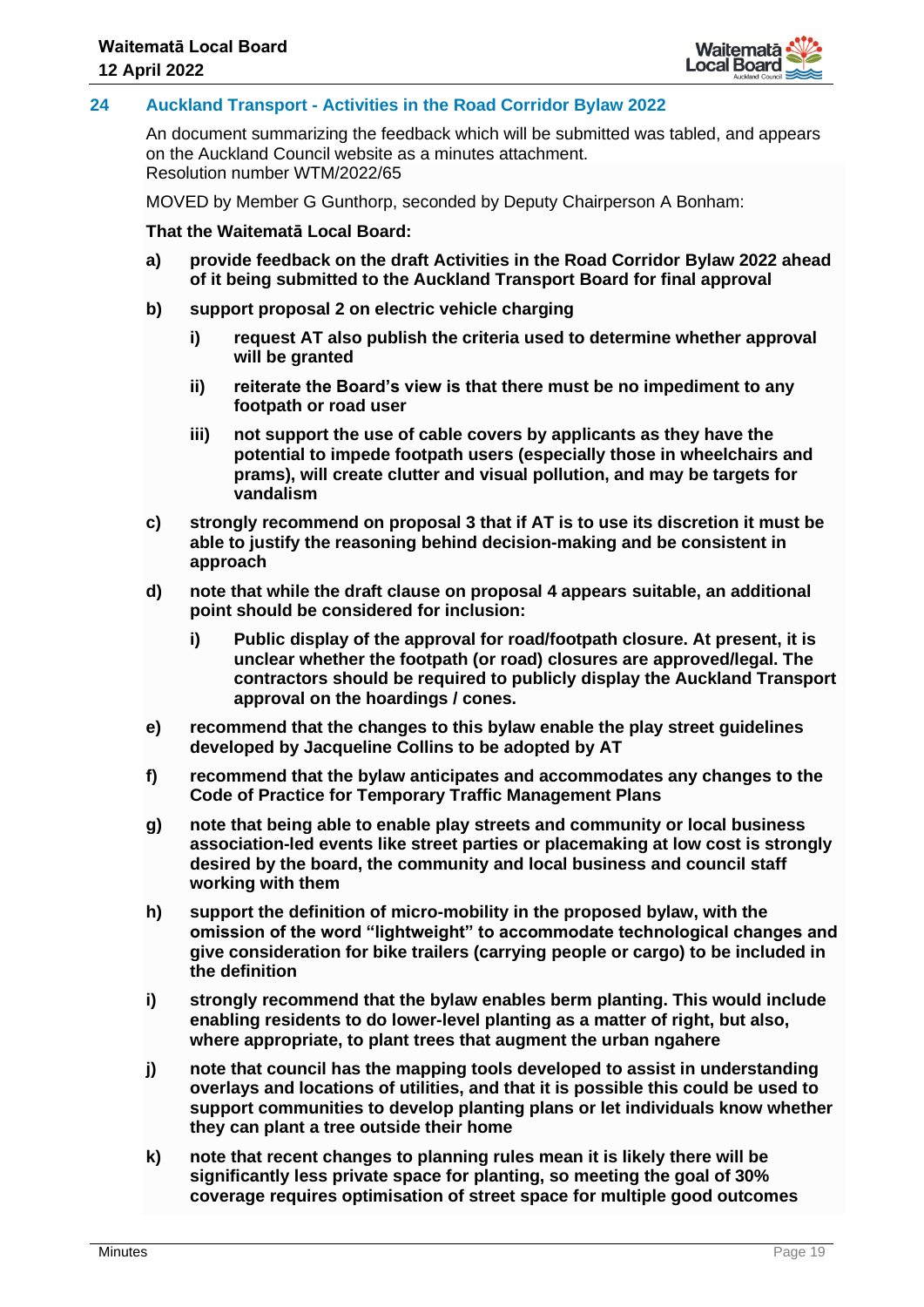

- **l) note that the risk that some plantings are not well-maintained is real but lowimpact and adverse effects could be mitigated by clear rules and guidelines; and that the positive outcomes for visual interest, urban cooling, biodiversity and community wellbeing of street plantings are well-established by research**
- **m) approve the tabled feedback document reflecting the resolutions above.**

## **Attachments**

A 12 April 2022, Waitematā Local Board, Item 24 - Auckland Transport - Activities in the Road Corridor Bylaw 2022, Feedback

#### **25 Submission on central government's proposals to transform recycling in Aotearoa**

Resolution number WTM/2022/66

MOVED by Member J Sandilands, seconded by Member GF Fryer:

- **a) provide feedback below on the Ministry for the Environment's consultation document:** *Te kapanoni i te hangarua: Transforming recycling* **discussion document to inform the council's draft submission**
- **b) provide feedback on the container return scheme:**
	- **i) strongly support the implementation of a container return scheme in New Zealand, but suggest a higher refund amount than the proposed 20c. This would encourage a greater number of returns, as well as future-proof the scheme by ensuring the refund amount is robust between implementation and when the scheme is first reviewed**
	- **ii) support all proposed options to receive the refunds, and recommend that the final scheme includes two of these options: the option to donate the refund to charity, as well as one or two others of the proposed options (cash, voucher, electronic credit). It may be necessary to include both cash and electronic credit as many people do not use one or the other**
	- **iii) support the inclusion of variable scheme fees provided these didn't overly complicate the scheme or increase participation costs**
	- **iv) agree with the proposed scope of container material types, but also support mandating more containers that are made of these materials in order to increase the percentage of beverage containers in the scheme. Any inclusion of alternative container packaging within the scheme should be assessed on a case-by-case basis, and evaluated against a container package mandate**
	- **v) not agree with the proposal to exempt fresh milk packages from the scheme, but acknowledge that technical solutions will be necessary for commercial milk use as potentially container size/shape.**
	- **vi) not support the exemption of containers in an established return/refillable scheme, as the number of containers in such schemes is currently very low. This would add complexity to the scheme for very little benefit.**
	- **vii) support return locations at supermarkets, shopping centres and community centres. Dairies and other small beverage retailers should only be included if there are no other return sites within a five-minute walking distance**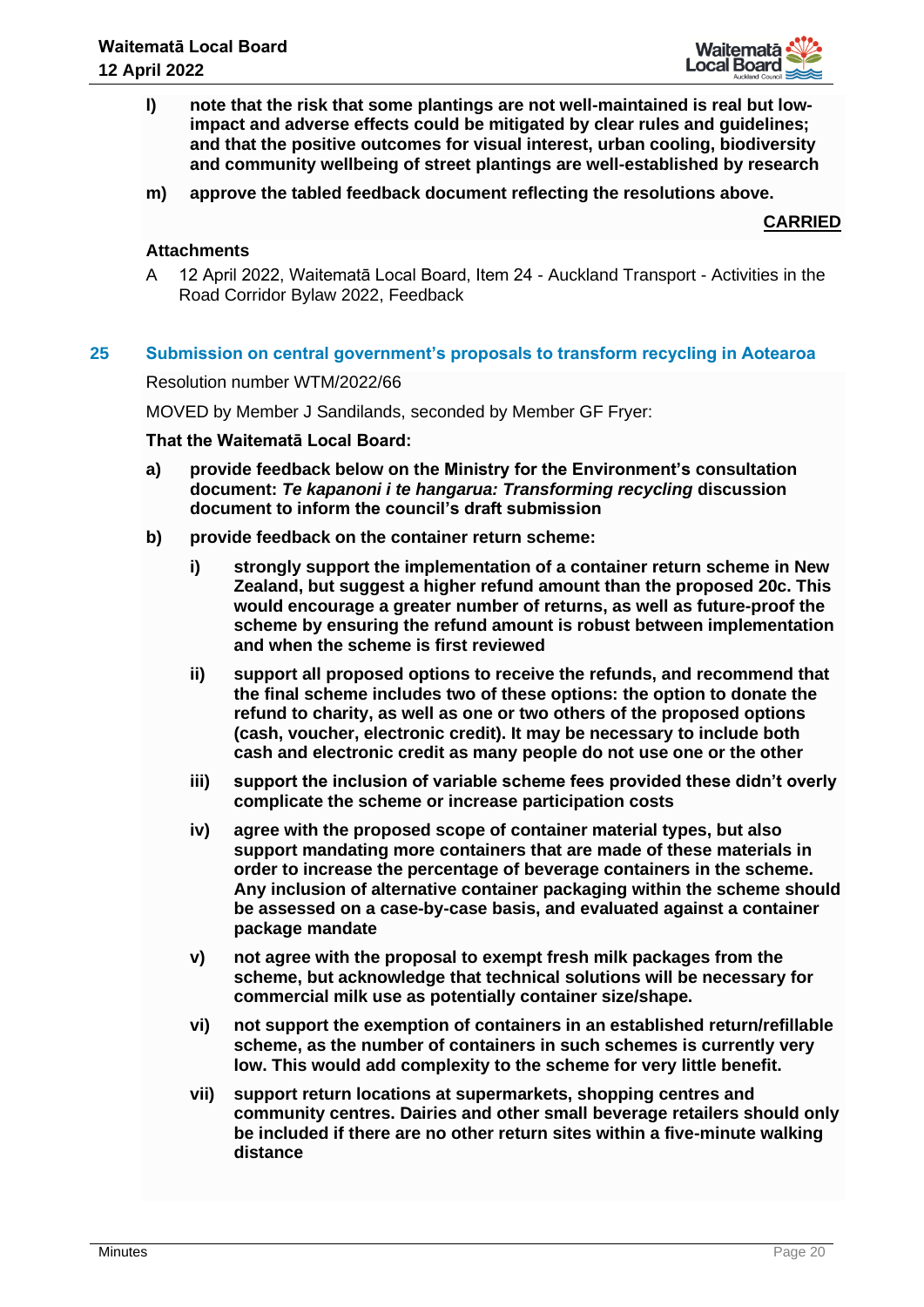

- **c) provide feedback on kerbside recycling:**
	- **i) generally support the proposed improvements to household kerbside recycling. A problem facing kerbside recycling today is the high amount of contamination in kerbside recycling caused by individuals being unaware of what is recyclable, and how material needs to be prepared for recycling. The standardisation of material types across the country would allow for an effective public awareness and education campaign that would address these issues. A clearer, standardised, labelling of materials would help lower contamination and increase recycling rates**
	- **ii) support the recycling of all of the proposed materials and support the inclusion of new materials in the future, evaluated on a case-by-case basis. The proposed requirement for separate collections of glass and of paper/ cardboard should greatly reduce cross contamination from damp and dirty materials and increase the proportion of effective recycling of both materials. We support the diversion of food and garden waste from landfills. Both Councils and the Government have a strong role to play in diverting waste from landfills, and should work together to achieve this**
- **d) provide feedback on separation of business food waste:**
	- **i) The Waitematā Local Board fully supports businesses diverting their food waste from landfills, and supports this occurring for all commercial businesses by 2030. Relevant businesses have higher quantities of food waste due to the large number of customers they service, and are therefore diversion activities can have a greater impact than diversion by households. Businesses are also able to make food waste diversion a part of their business-as-usual operations, for example by installing separate bins and training staff**
- **e) urge that creative compulsory and voluntary measures to collect, recover and recycle construction sand demolition materials be developed and implemented urgently, as they make up about 70% of all waste to landfill. This includes measures such as waste plans during construction.**

#### **26 Chairperson's report**

Resolution number WTM/2022/67 MOVED by Member GF Fryer, seconded by Member KL Leoni:

## **That the Waitematā Local Board:**

**a) receive the Chair's report for April 2022.**

## **CARRIED**

## **27 Board member reports**

Resolution number WTM/2022/68

MOVED by Chairperson R Northey, seconded by Member KL Leoni:

## **That the Waitematā Local Board:**

**a) receive the written reports from Deputy Chair Bonham and Member Gunthorp and receive verbal reports from Member Fryer, Member Leoni, and Member Sandilands for April 2022.**